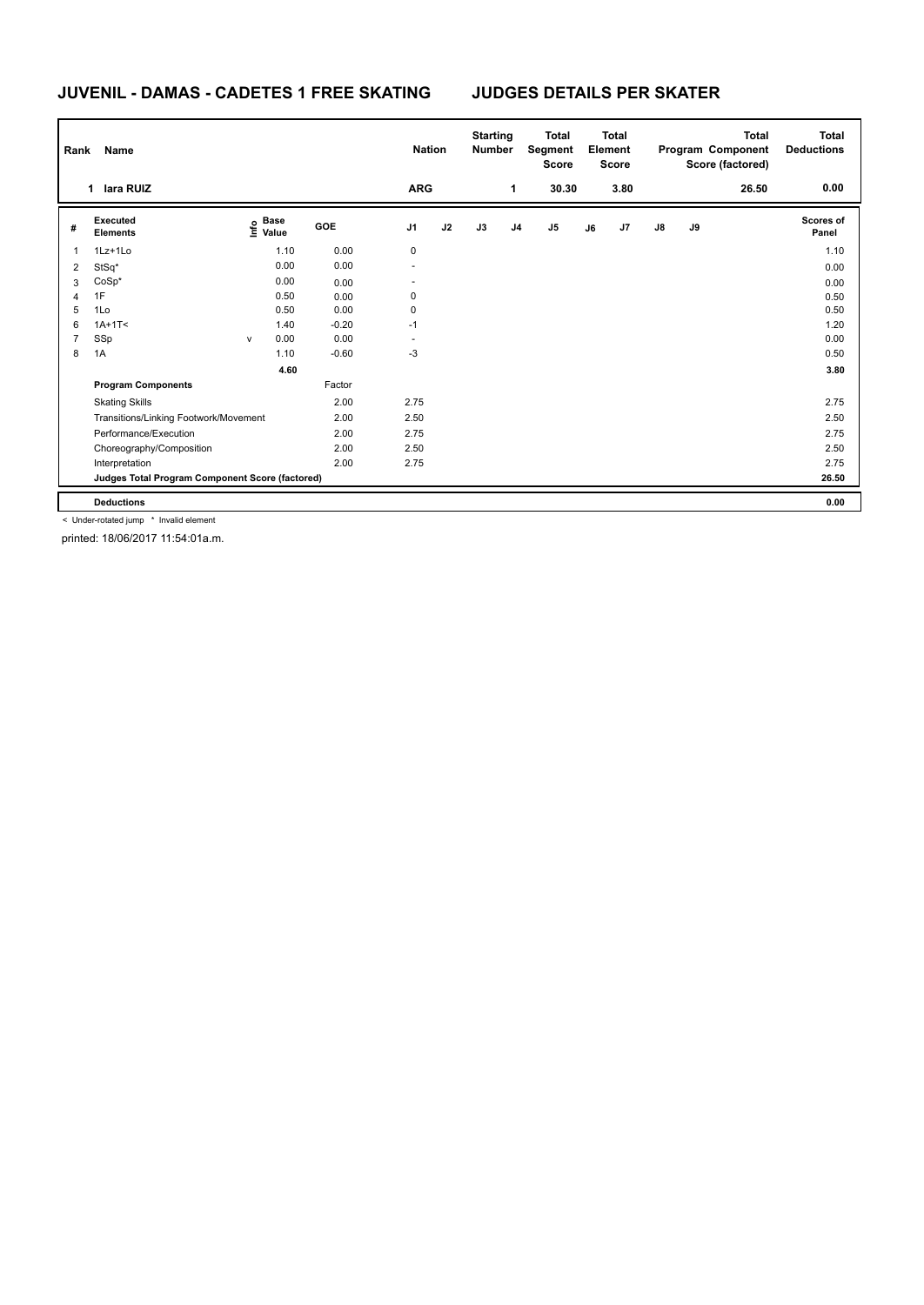### **JUVENIL - DAMAS - MENORES FREE SKATING JUDGES DETAILS PER SKATER**

| Rank           | Name                                            |                                  |                   | <b>Nation</b>  |    | <b>Starting</b><br><b>Number</b> |                | <b>Total</b><br>Segment<br><b>Score</b> |    | <b>Total</b><br>Element<br>Score |               |    | <b>Total</b><br>Program Component<br>Score (factored) | <b>Total</b><br><b>Deductions</b> |
|----------------|-------------------------------------------------|----------------------------------|-------------------|----------------|----|----------------------------------|----------------|-----------------------------------------|----|----------------------------------|---------------|----|-------------------------------------------------------|-----------------------------------|
|                | <b>Mora PACIN</b><br>1                          |                                  |                   | <b>ARG</b>     |    |                                  | 1              | 23.60                                   |    | 5.00                             |               |    | 19.60                                                 | 1.00                              |
| #              | Executed<br><b>Elements</b>                     | <b>Base</b><br>e Base<br>⊆ Value | GOE               | J <sub>1</sub> | J2 | J3                               | J <sub>4</sub> | J <sub>5</sub>                          | J6 | J7                               | $\mathsf{J}8$ | J9 |                                                       | Scores of<br>Panel                |
| 1              | $CCoSp*$                                        | 0.00                             | 0.00              | $\sim$         |    |                                  |                |                                         |    |                                  |               |    |                                                       | 0.00                              |
| 2              | $1A+1T$                                         | 1.50                             | 0.00              | 0              |    |                                  |                |                                         |    |                                  |               |    |                                                       | 1.50                              |
| 3              | $1F+1Lo$                                        | 1.00                             | 0.00              | 0              |    |                                  |                |                                         |    |                                  |               |    |                                                       | 1.00                              |
| 4              | 2S<<                                            | 0.40                             | $-0.20$           | $-2$           |    |                                  |                |                                         |    |                                  |               |    |                                                       | 0.20                              |
| 5              | SSpB                                            | 1.10                             | 0.00              | 0              |    |                                  |                |                                         |    |                                  |               |    |                                                       | 1.10                              |
| 6              | $1S+1T$                                         | 0.80                             | $-0.10$           | $-1$           |    |                                  |                |                                         |    |                                  |               |    |                                                       | 0.70                              |
| $\overline{7}$ | 1A                                              | 1.10                             | $-0.60$           | $-3$           |    |                                  |                |                                         |    |                                  |               |    |                                                       | 0.50                              |
| 8              | ChSq                                            | 0.00                             | 0.00              |                |    |                                  |                |                                         |    |                                  |               |    |                                                       | 0.00                              |
|                |                                                 | 5.90                             |                   |                |    |                                  |                |                                         |    |                                  |               |    |                                                       | 5.00                              |
|                | <b>Program Components</b>                       |                                  | Factor            |                |    |                                  |                |                                         |    |                                  |               |    |                                                       |                                   |
|                | <b>Skating Skills</b>                           |                                  | 1.60              | 2.25           |    |                                  |                |                                         |    |                                  |               |    |                                                       | 2.25                              |
|                | Transitions/Linking Footwork/Movement           |                                  | 1.60              | 2.50           |    |                                  |                |                                         |    |                                  |               |    |                                                       | 2.50                              |
|                | Performance/Execution                           |                                  | 1.60              | 2.25           |    |                                  |                |                                         |    |                                  |               |    |                                                       | 2.25                              |
|                | Choreography/Composition                        |                                  | 1.60              | 2.50           |    |                                  |                |                                         |    |                                  |               |    |                                                       | 2.50                              |
|                | Interpretation                                  |                                  | 1.60              | 2.75           |    |                                  |                |                                         |    |                                  |               |    |                                                       | 2.75                              |
|                | Judges Total Program Component Score (factored) |                                  |                   |                |    |                                  |                |                                         |    |                                  |               |    |                                                       | 19.60                             |
|                | <b>Deductions</b>                               |                                  | Falls:<br>$-1.00$ |                |    |                                  |                |                                         |    |                                  |               |    |                                                       | $-1.00$                           |

<< Downgraded jump \* Invalid element

printed: 18/06/2017 11:54:20a.m.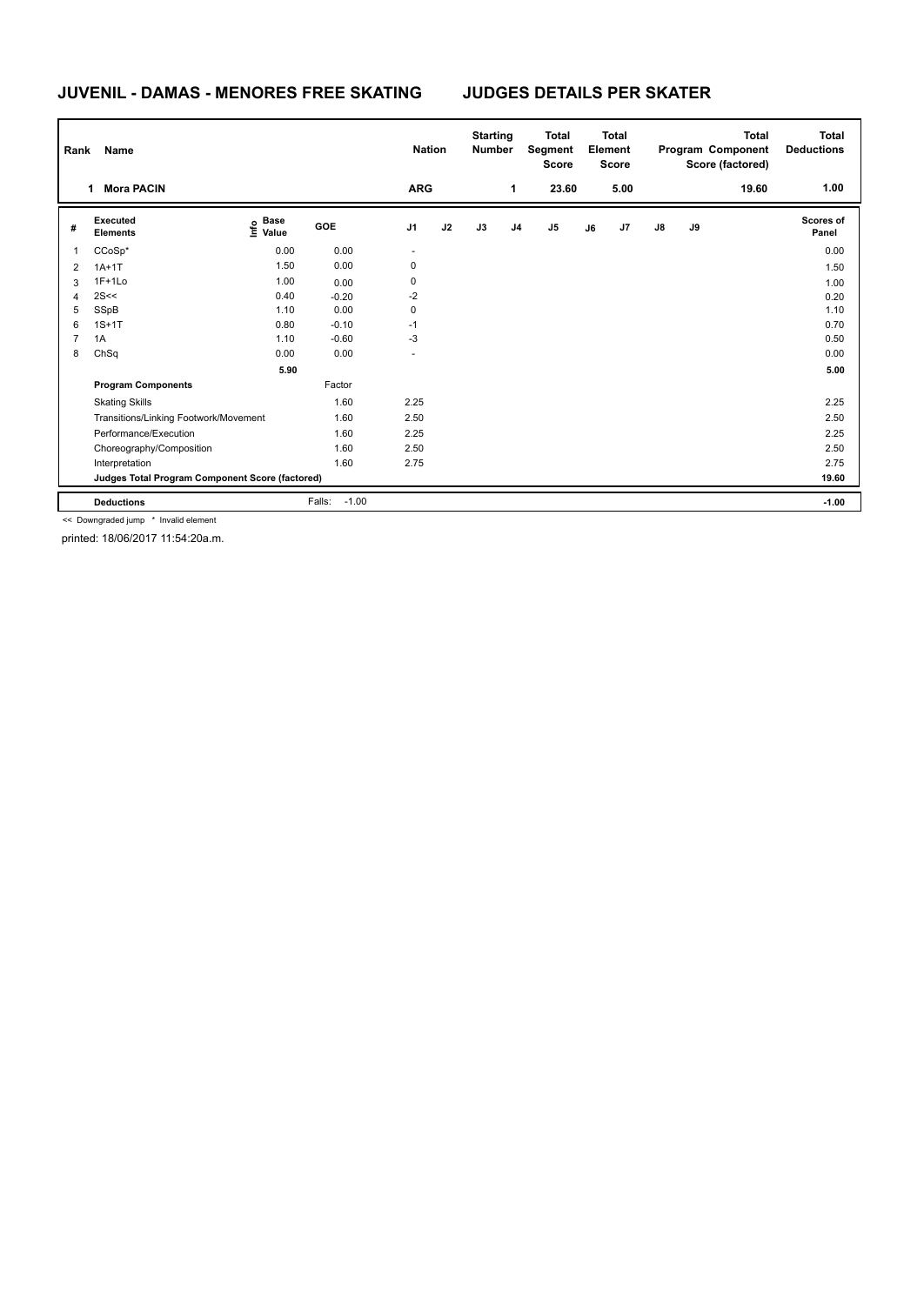# **NO TEST - CABALLEROS - AD CLASE 1 FREE SKATING JUDGES DETAILS PER SKATER**

| Rank | Name                                            |                                  |            | <b>Nation</b>  |             | <b>Starting</b><br><b>Number</b> |                | <b>Total</b><br>Segment<br><b>Score</b> |    | <b>Total</b><br>Element<br><b>Score</b> |               |    | <b>Total</b><br>Program Component<br>Score (factored) | <b>Total</b><br><b>Deductions</b> |
|------|-------------------------------------------------|----------------------------------|------------|----------------|-------------|----------------------------------|----------------|-----------------------------------------|----|-----------------------------------------|---------------|----|-------------------------------------------------------|-----------------------------------|
|      | <b>Walter Ariel SAUCEDO</b>                     |                                  |            | <b>ARG</b>     |             |                                  | 1              | 7.68                                    |    | 2.34                                    |               |    | 5.34                                                  | 0.00                              |
| #    | Executed<br><b>Elements</b>                     | <b>Base</b><br>e Base<br>⊆ Value | <b>GOE</b> | J <sub>1</sub> | J2          | J3                               | J <sub>4</sub> | J5                                      | J6 | J7                                      | $\mathsf{J}8$ | J9 |                                                       | Scores of<br>Panel                |
| -1   | 1Lo                                             | 0.50                             | 0.00       | 0              | $\mathbf 0$ | $\mathbf 0$                      |                |                                         |    |                                         |               |    |                                                       | 0.50                              |
| 2    | 1F                                              | 0.50                             | $-0.20$    | -3             | $-3$        | $\mathbf 0$                      |                |                                         |    |                                         |               |    |                                                       | 0.30                              |
| 3    | <b>USpB</b>                                     | 1.00                             | 0.00       | 0              | $\pmb{0}$   | 0                                |                |                                         |    |                                         |               |    |                                                       | 1.00                              |
| 4    | 1F<                                             | 0.40                             | $-0.23$    | $-2$           | $-3$        | $-2$                             |                |                                         |    |                                         |               |    |                                                       | 0.17                              |
| 5    | ChSq                                            | 0.00                             | 0.00       |                | $\sim$      |                                  |                |                                         |    |                                         |               |    |                                                       | 0.00                              |
| 6    | 1S                                              | 0.40                             | $-0.03$    | $\Omega$       | $\Omega$    | $-1$                             |                |                                         |    |                                         |               |    |                                                       | 0.37                              |
| 7    | $USp*$                                          | 0.00                             | 0.00       |                |             |                                  |                |                                         |    |                                         |               |    |                                                       | 0.00                              |
| 8    | $1S^*$                                          | 0.00                             | 0.00       |                |             |                                  |                |                                         |    |                                         |               |    |                                                       | 0.00                              |
|      |                                                 | 2.80                             |            |                |             |                                  |                |                                         |    |                                         |               |    |                                                       | 2.34                              |
|      | <b>Program Components</b>                       |                                  | Factor     |                |             |                                  |                |                                         |    |                                         |               |    |                                                       |                                   |
|      | <b>Skating Skills</b>                           |                                  | 2.00       | 1.00           | 0.75        | 1.25                             |                |                                         |    |                                         |               |    |                                                       | 1.00                              |
|      | Transitions/Linking Footwork/Movement           |                                  | 2.00       | 0.75           | 0.50        | 1.00                             |                |                                         |    |                                         |               |    |                                                       | 0.75                              |
|      | Performance/Execution                           |                                  | 2.00       | 0.75           | 0.50        | 1.50                             |                |                                         |    |                                         |               |    |                                                       | 0.92                              |
|      | Choreography/Composition                        |                                  | 2.00       | 0.00           | 0.00        | 0.00                             |                |                                         |    |                                         |               |    |                                                       |                                   |
|      | Interpretation                                  |                                  | 2.00       | 0.00           | 0.00        | 0.00                             |                |                                         |    |                                         |               |    |                                                       |                                   |
|      | Judges Total Program Component Score (factored) |                                  |            |                |             |                                  |                |                                         |    |                                         |               |    |                                                       | 5.34                              |
|      | <b>Deductions</b>                               |                                  |            |                |             |                                  |                |                                         |    |                                         |               |    |                                                       | 0.00                              |

< Under-rotated jump \* Invalid element

printed: 18/06/2017 11:58:53a.m.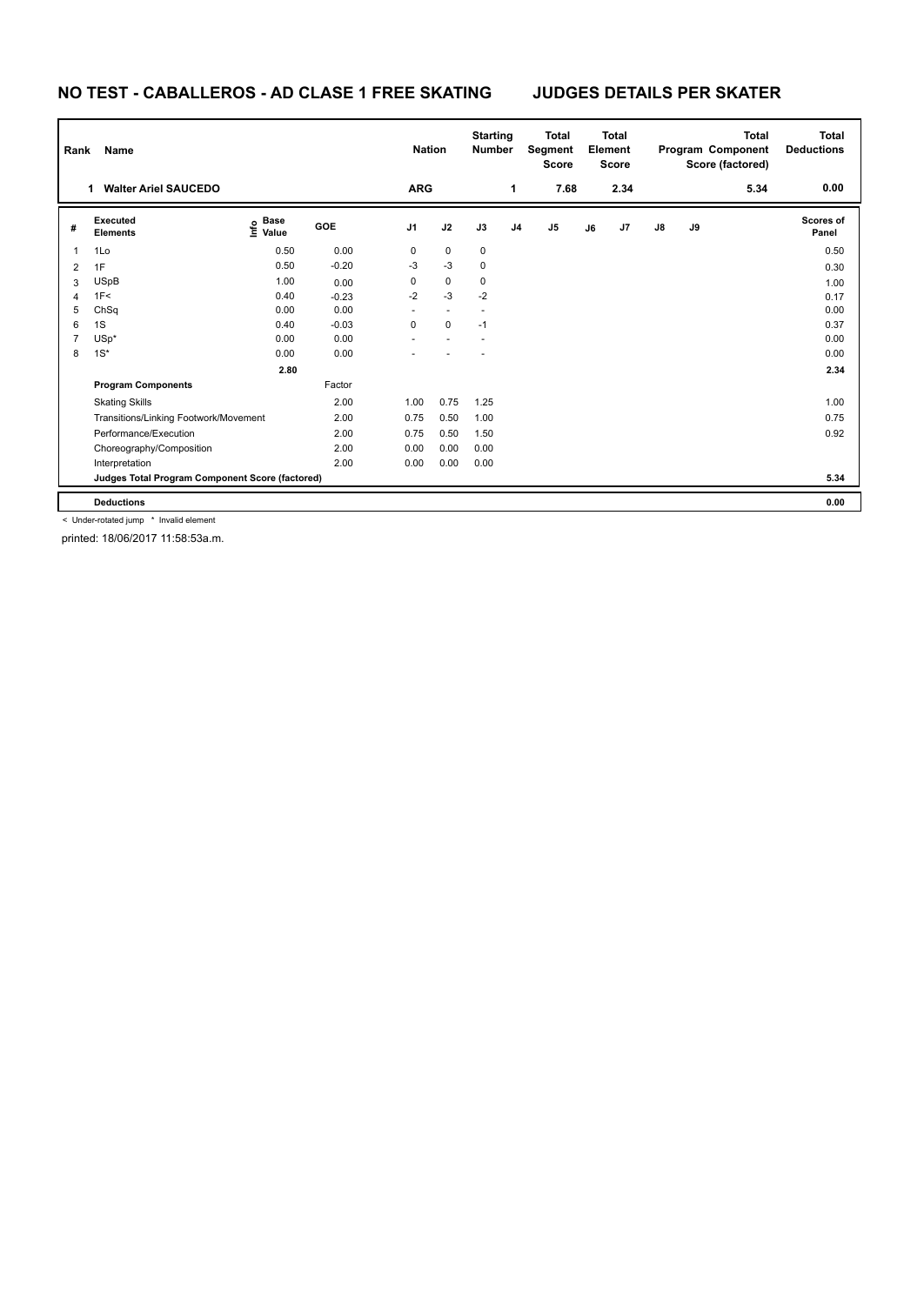### **NO TEST - DAMAS - CADETES 1 FREE SKATING JUDGES DETAILS PER SKATER**

| Rank           | Name                                            |                                  |            | <b>Nation</b>  |              | <b>Starting</b><br><b>Number</b> |                | <b>Total</b><br>Segment<br><b>Score</b> |    | <b>Total</b><br>Element<br><b>Score</b> |               |    | <b>Total</b><br>Program Component<br>Score (factored) | <b>Total</b><br><b>Deductions</b> |
|----------------|-------------------------------------------------|----------------------------------|------------|----------------|--------------|----------------------------------|----------------|-----------------------------------------|----|-----------------------------------------|---------------|----|-------------------------------------------------------|-----------------------------------|
|                | <b>Micaela VILLALBA</b><br>1                    |                                  |            | <b>ARG</b>     |              |                                  | $\mathbf{2}$   | 16.65                                   |    | 4.97                                    |               |    | 11.68                                                 | 0.00                              |
| #              | Executed<br><b>Elements</b>                     | <b>Base</b><br>e Base<br>⊆ Value | <b>GOE</b> | J <sub>1</sub> | J2           | J3                               | J <sub>4</sub> | J <sub>5</sub>                          | J6 | J7                                      | $\mathsf{J}8$ | J9 |                                                       | Scores of<br>Panel                |
| 1              | $1S+1L0$                                        | 0.90                             | 0.13       | $\mathbf{1}$   | $\mathbf{1}$ | $\mathbf 0$                      |                |                                         |    |                                         |               |    |                                                       | 1.03                              |
| 2              | 1T                                              | 0.40                             | 0.00       | 0              | $\mathbf 0$  | $\mathbf 0$                      |                |                                         |    |                                         |               |    |                                                       | 0.40                              |
| 3              | $1F+1Lo$                                        | 1.00                             | 0.00       | 0              | $\mathbf 0$  | $\mathbf 0$                      |                |                                         |    |                                         |               |    |                                                       | 1.00                              |
| 4              | SSp*                                            | 0.00                             | 0.00       |                |              |                                  |                |                                         |    |                                         |               |    |                                                       | 0.00                              |
| 5              | StSqB                                           | 1.50                             | 0.00       | 0              | $\mathbf 0$  | $\mathbf 0$                      |                |                                         |    |                                         |               |    |                                                       | 1.50                              |
| 6              | 1F                                              | 0.50                             | 0.07       | 1              | $\mathbf 0$  | 0                                |                |                                         |    |                                         |               |    |                                                       | 0.57                              |
| $\overline{7}$ | 1S                                              | 0.40                             | 0.07       | 1              | $\mathbf 0$  | 0                                |                |                                         |    |                                         |               |    |                                                       | 0.47                              |
| 8              | CoSp*                                           | 0.00                             | 0.00       |                |              |                                  |                |                                         |    |                                         |               |    |                                                       | 0.00                              |
|                |                                                 | 4.70                             |            |                |              |                                  |                |                                         |    |                                         |               |    |                                                       | 4.97                              |
|                | <b>Program Components</b>                       |                                  | Factor     |                |              |                                  |                |                                         |    |                                         |               |    |                                                       |                                   |
|                | <b>Skating Skills</b>                           |                                  | 2.00       | 2.00           | 2.25         | 1.50                             |                |                                         |    |                                         |               |    |                                                       | 1.92                              |
|                | Transitions/Linking Footwork/Movement           |                                  | 2.00       | 2.25           | 2.25         | 1.25                             |                |                                         |    |                                         |               |    |                                                       | 1.92                              |
|                | Performance/Execution                           |                                  | 2.00       | 2.00           | 2.50         | 1.50                             |                |                                         |    |                                         |               |    |                                                       | 2.00                              |
|                | Choreography/Composition                        |                                  | 2.00       | 0.00           | 0.00         | 0.00                             |                |                                         |    |                                         |               |    |                                                       |                                   |
|                | Interpretation                                  |                                  | 2.00       | 0.00           | 0.00         | 0.00                             |                |                                         |    |                                         |               |    |                                                       |                                   |
|                | Judges Total Program Component Score (factored) |                                  |            |                |              |                                  |                |                                         |    |                                         |               |    |                                                       | 11.68                             |
|                | <b>Deductions</b>                               |                                  |            |                |              |                                  |                |                                         |    |                                         |               |    |                                                       | 0.00                              |

\* Invalid element

| Rank | Name                                            |                            |            | <b>Nation</b>  |                      | <b>Starting</b><br><b>Number</b> |                | <b>Total</b><br>Segment<br><b>Score</b> |    | <b>Total</b><br>Element<br><b>Score</b> |               |    | <b>Total</b><br>Program Component<br>Score (factored) | <b>Total</b><br><b>Deductions</b> |
|------|-------------------------------------------------|----------------------------|------------|----------------|----------------------|----------------------------------|----------------|-----------------------------------------|----|-----------------------------------------|---------------|----|-------------------------------------------------------|-----------------------------------|
|      | <b>Gada HOUMAD</b><br>$\mathbf{2}$              |                            |            | <b>ARG</b>     |                      |                                  | 3              | 7.31                                    |    | 3.47                                    |               |    | 3.84                                                  | 0.00                              |
| #    | Executed<br><b>Elements</b>                     | <b>Base</b><br>۴ů<br>Value | <b>GOE</b> | J <sub>1</sub> | J2                   | J3                               | J <sub>4</sub> | J <sub>5</sub>                          | J6 | J7                                      | $\mathsf{J}8$ | J9 |                                                       | Scores of<br>Panel                |
|      | StSqB                                           | 1.50                       | $-0.20$    | $-1$           | $\mathbf 0$          | $-1$                             |                |                                         |    |                                         |               |    |                                                       | 1.30                              |
| 2    | <b>USpB</b>                                     | 1.00                       | $-0.30$    | $-1$           | $-1$                 | $-1$                             |                |                                         |    |                                         |               |    |                                                       | 0.70                              |
| 3    | 1S                                              | 0.40                       | $-0.17$    | $-2$           | $-3$                 | 0                                |                |                                         |    |                                         |               |    |                                                       | 0.23                              |
|      | $1S+1Lo<$                                       | 0.80                       | $-0.20$    | $-2$           | $-3$                 | $-1$                             |                |                                         |    |                                         |               |    |                                                       | 0.60                              |
| 5    | 1Lo<                                            | 0.40                       | $-0.20$    | $-2$           | $-3$                 | $-1$                             |                |                                         |    |                                         |               |    |                                                       | 0.20                              |
| 6    | 1F<                                             | 0.40                       | $-0.13$    | $-2$           | $-2$                 | 0                                |                |                                         |    |                                         |               |    |                                                       | 0.27                              |
|      | 1T                                              | 0.40                       | $-0.23$    | $-2$           | $-2$                 | $-3$                             |                |                                         |    |                                         |               |    |                                                       | 0.17                              |
| 8    | SSp*                                            | 0.00                       | 0.00       |                | $\ddot{\phantom{1}}$ | $\overline{\phantom{a}}$         |                |                                         |    |                                         |               |    |                                                       | 0.00                              |
|      |                                                 | 4.90                       |            |                |                      |                                  |                |                                         |    |                                         |               |    |                                                       | 3.47                              |
|      | <b>Program Components</b>                       |                            | Factor     |                |                      |                                  |                |                                         |    |                                         |               |    |                                                       |                                   |
|      | <b>Skating Skills</b>                           |                            | 2.00       | 0.25           | 0.25                 | 1.25                             |                |                                         |    |                                         |               |    |                                                       | 0.58                              |
|      | Transitions/Linking Footwork/Movement           |                            | 2.00       | 0.50           | 0.50                 | 1.00                             |                |                                         |    |                                         |               |    |                                                       | 0.67                              |
|      | Performance/Execution                           |                            | 2.00       | 0.50           | 0.25                 | 1.25                             |                |                                         |    |                                         |               |    |                                                       | 0.67                              |
|      | Choreography/Composition                        |                            | 2.00       | 0.00           | 0.00                 | 0.00                             |                |                                         |    |                                         |               |    |                                                       |                                   |
|      | Interpretation                                  |                            | 2.00       | 0.00           | 0.00                 | 0.00                             |                |                                         |    |                                         |               |    |                                                       |                                   |
|      | Judges Total Program Component Score (factored) |                            |            |                |                      |                                  |                |                                         |    |                                         |               |    |                                                       | 3.84                              |
|      | <b>Deductions</b>                               |                            |            |                |                      |                                  |                |                                         |    |                                         |               |    |                                                       | 0.00                              |

< Under-rotated jump \* Invalid element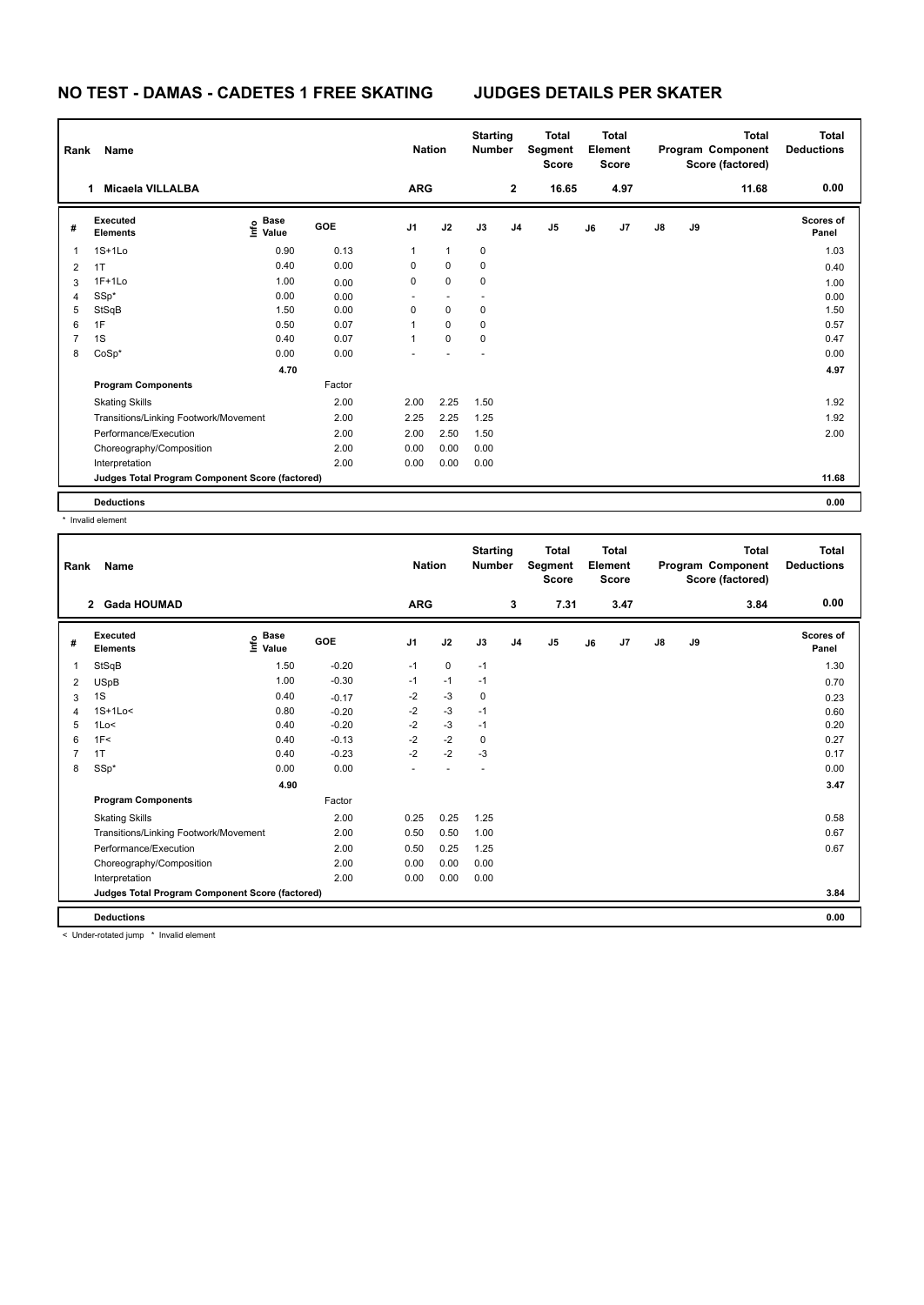### **NO TEST - DAMAS - CADETES 1 FREE SKATING JUDGES DETAILS PER SKATER**

| Rank           | Name                                            |                                  |         | <b>Nation</b>  |                          | <b>Starting</b><br><b>Number</b> |                | <b>Total</b><br>Segment<br><b>Score</b> |    | <b>Total</b><br><b>Element</b><br><b>Score</b> |               |    | Total<br>Program Component<br>Score (factored) | <b>Total</b><br><b>Deductions</b> |
|----------------|-------------------------------------------------|----------------------------------|---------|----------------|--------------------------|----------------------------------|----------------|-----------------------------------------|----|------------------------------------------------|---------------|----|------------------------------------------------|-----------------------------------|
|                | <b>Milagros Rocio CHACALOS</b><br>3             |                                  |         | <b>ARG</b>     |                          |                                  | 1              | 6.92                                    |    | 1.26                                           |               |    | 5.66                                           | 0.00                              |
| #              | Executed<br><b>Elements</b>                     | <b>Base</b><br>e Base<br>⊆ Value | GOE     | J <sub>1</sub> | J2                       | J3                               | J <sub>4</sub> | J5                                      | J6 | J7                                             | $\mathsf{J}8$ | J9 |                                                | Scores of<br>Panel                |
|                | 1S                                              | 0.40                             | 0.00    | 0              | $\mathbf 0$              | 0                                |                |                                         |    |                                                |               |    |                                                | 0.40                              |
| 2              | $1S+1Lo<$                                       | 0.80                             | $-0.17$ | $-1$           | $-1$                     | $-3$                             |                |                                         |    |                                                |               |    |                                                | 0.63                              |
| 3              | $USp*$                                          | 0.00                             | 0.00    | $\sim$         | $\overline{\phantom{a}}$ |                                  |                |                                         |    |                                                |               |    |                                                | 0.00                              |
| 4              | 1Lo<                                            | 0.40                             | $-0.17$ | $-1$           | $-1$                     | -3                               |                |                                         |    |                                                |               |    |                                                | 0.23                              |
| 5              | ChSq                                            | 0.00                             | 0.00    |                |                          |                                  |                |                                         |    |                                                |               |    |                                                | 0.00                              |
| 6              | $1T^*$                                          | 0.00                             | 0.00    |                |                          |                                  |                |                                         |    |                                                |               |    |                                                | 0.00                              |
| $\overline{7}$ | $CSp*$                                          | 0.00                             | 0.00    |                |                          |                                  |                |                                         |    |                                                |               |    |                                                | 0.00                              |
|                |                                                 | 1.60                             |         |                |                          |                                  |                |                                         |    |                                                |               |    |                                                | 1.26                              |
|                | <b>Program Components</b>                       |                                  | Factor  |                |                          |                                  |                |                                         |    |                                                |               |    |                                                |                                   |
|                | <b>Skating Skills</b>                           |                                  | 2.00    | 0.75           | 1.50                     | 1.00                             |                |                                         |    |                                                |               |    |                                                | 1.08                              |
|                | Transitions/Linking Footwork/Movement           |                                  | 2.00    | 0.50           | 1.25                     | 0.75                             |                |                                         |    |                                                |               |    |                                                | 0.83                              |
|                | Performance/Execution                           |                                  | 2.00    | 0.75           | 1.50                     | 0.50                             |                |                                         |    |                                                |               |    |                                                | 0.92                              |
|                | Choreography/Composition                        |                                  | 2.00    | 0.00           | 0.00                     | 0.00                             |                |                                         |    |                                                |               |    |                                                |                                   |
|                | Interpretation                                  |                                  | 2.00    | 0.00           | 0.00                     | 0.00                             |                |                                         |    |                                                |               |    |                                                |                                   |
|                | Judges Total Program Component Score (factored) |                                  |         |                |                          |                                  |                |                                         |    |                                                |               |    |                                                | 5.66                              |
|                | <b>Deductions</b>                               |                                  |         |                |                          |                                  |                |                                         |    |                                                |               |    |                                                | 0.00                              |

< Under-rotated jump \* Invalid element

printed: 18/06/2017 11:58:29a.m.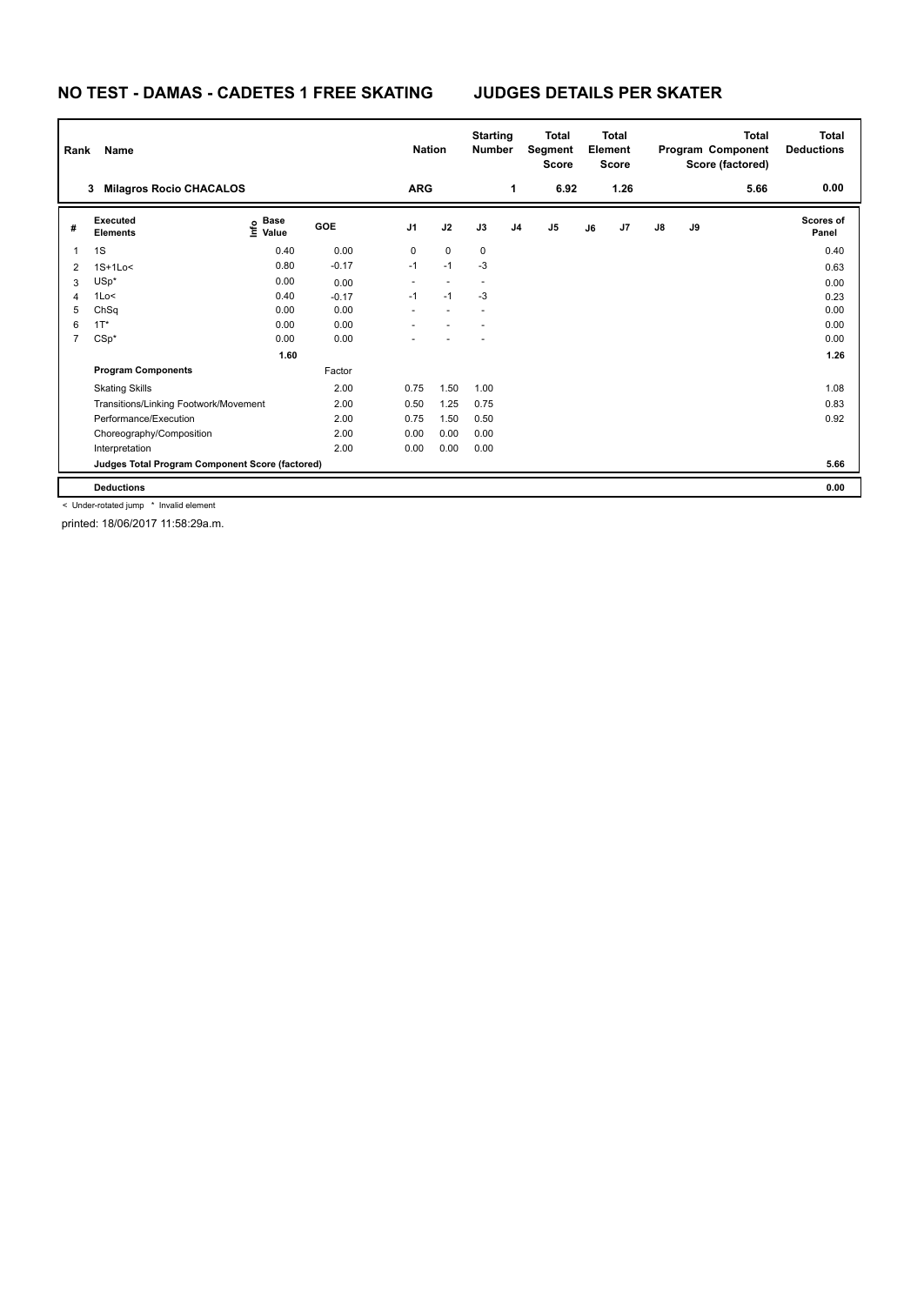# **NO TEST - DAMAS - MENORES FREE SKATING JUDGES DETAILS PER SKATER**

| Rank | Name                                            |                                  |        | <b>Nation</b> |                | <b>Starting</b><br><b>Number</b> |                | <b>Total</b><br>Segment<br><b>Score</b> |    | Total<br>Element<br><b>Score</b> |            |    | <b>Total</b><br>Program Component<br>Score (factored) | <b>Total</b><br><b>Deductions</b> |
|------|-------------------------------------------------|----------------------------------|--------|---------------|----------------|----------------------------------|----------------|-----------------------------------------|----|----------------------------------|------------|----|-------------------------------------------------------|-----------------------------------|
|      | <b>Bianca Ailen DE LA FUENTE</b>                |                                  |        | <b>ARG</b>    |                |                                  | $\mathbf{2}$   | 16.17                                   |    | 6.17                             |            |    | 10.00                                                 | 0.00                              |
| #    | Executed<br><b>Elements</b>                     | <b>Base</b><br>o Base<br>⊆ Value | GOE    | J1            | J2             | J3                               | J <sub>4</sub> | J <sub>5</sub>                          | J6 | J7                               | ${\sf J8}$ | J9 |                                                       | <b>Scores of</b><br>Panel         |
| 1    | 1Lz                                             | 0.60                             | 0.00   | 0             | $\pmb{0}$      | 0                                |                |                                         |    |                                  |            |    |                                                       | 0.60                              |
| 2    | StSqB                                           | 1.50                             | 0.17   | 0             | $\mathbf 0$    | 1                                |                |                                         |    |                                  |            |    |                                                       | 1.67                              |
| 3    | $1S+1Lo$                                        | 0.90                             | 0.00   | 0             | $\mathbf 0$    | 0                                |                |                                         |    |                                  |            |    |                                                       | 0.90                              |
| 4    | 1Lo                                             | 0.50                             | 0.00   | 0             | $\mathbf 0$    | 0                                |                |                                         |    |                                  |            |    |                                                       | 0.50                              |
| 5    | SSpB                                            | 1.10                             | 0.00   | 0             | $\mathbf 0$    | 0                                |                |                                         |    |                                  |            |    |                                                       | 1.10                              |
| 6    | 1F                                              | 0.50                             | 0.00   | 0             | $\mathbf 0$    | 0                                |                |                                         |    |                                  |            |    |                                                       | 0.50                              |
| 7    | $1F+1T$                                         | 0.90                             | 0.00   | 0             | $\mathbf 0$    | 0                                |                |                                         |    |                                  |            |    |                                                       | 0.90                              |
| 8    | $CoSp*$                                         | 0.00                             | 0.00   | ٠             | $\overline{a}$ | $\overline{\phantom{a}}$         |                |                                         |    |                                  |            |    |                                                       | 0.00                              |
|      |                                                 | 6.00                             |        |               |                |                                  |                |                                         |    |                                  |            |    |                                                       | 6.17                              |
|      | <b>Program Components</b>                       |                                  | Factor |               |                |                                  |                |                                         |    |                                  |            |    |                                                       |                                   |
|      | <b>Skating Skills</b>                           |                                  | 2.00   | 2.00          | 1.50           | 1.00                             |                |                                         |    |                                  |            |    |                                                       | 1.50                              |
|      | Transitions/Linking Footwork/Movement           |                                  | 2.00   | 2.25          | 1.50           | 1.25                             |                |                                         |    |                                  |            |    |                                                       | 1.67                              |
|      | Performance/Execution                           |                                  | 2.00   | 2.25          | 1.75           | 1.50                             |                |                                         |    |                                  |            |    |                                                       | 1.83                              |
|      | Choreography/Composition                        |                                  | 2.00   | 0.00          | 0.00           | 0.00                             |                |                                         |    |                                  |            |    |                                                       |                                   |
|      | Interpretation                                  |                                  | 2.00   | 0.00          | 0.00           | 0.00                             |                |                                         |    |                                  |            |    |                                                       |                                   |
|      | Judges Total Program Component Score (factored) |                                  |        |               |                |                                  |                |                                         |    |                                  |            |    |                                                       | 10.00                             |
|      | <b>Deductions</b>                               |                                  |        |               |                |                                  |                |                                         |    |                                  |            |    |                                                       | 0.00                              |

\* Invalid element

| Rank | Name                                            |              |                      |                   | <b>Nation</b>  |      | <b>Starting</b><br><b>Number</b> |                | <b>Total</b><br>Segment<br><b>Score</b> |    | <b>Total</b><br>Element<br><b>Score</b> |               |    | <b>Total</b><br>Program Component<br>Score (factored) | <b>Total</b><br><b>Deductions</b> |
|------|-------------------------------------------------|--------------|----------------------|-------------------|----------------|------|----------------------------------|----------------|-----------------------------------------|----|-----------------------------------------|---------------|----|-------------------------------------------------------|-----------------------------------|
|      | <b>Mora BONAFINA</b><br>$\mathbf{2}$            |              |                      |                   | <b>ARG</b>     |      |                                  | 1              | 13.70                                   |    | 5.70                                    |               |    | 9.00                                                  | 1.00                              |
| #    | Executed<br><b>Elements</b>                     | ١nf٥         | <b>Base</b><br>Value | <b>GOE</b>        | J <sub>1</sub> | J2   | J3                               | J <sub>4</sub> | J <sub>5</sub>                          | J6 | J7                                      | $\mathsf{J}8$ | J9 |                                                       | Scores of<br>Panel                |
| 1    | 1Lo                                             |              | 0.50                 | 0.07              | 1              | 0    | 0                                |                |                                         |    |                                         |               |    |                                                       | 0.57                              |
| 2    | CoSp2pb                                         | $\mathsf{V}$ | 1.10                 | 0.00              | 0              | 0    | 0                                |                |                                         |    |                                         |               |    |                                                       | 1.10                              |
| 3    | 1F                                              |              | 0.50                 | 0.13              | 1              | 0    | 1                                |                |                                         |    |                                         |               |    |                                                       | 0.63                              |
| 4    | $1S+1T<$                                        |              | 0.70                 | $-0.10$           | $-1$           | $-1$ | $-1$                             |                |                                         |    |                                         |               |    |                                                       | 0.60                              |
| 5    | StSqb                                           |              | 1.50                 | 0.00              | 0              | 0    | 0                                |                |                                         |    |                                         |               |    |                                                       | 1.50                              |
| 6    | $1F+1Lo$                                        |              | 1.00                 | 0.00              | $\Omega$       | 0    | $\mathbf 0$                      |                |                                         |    |                                         |               |    |                                                       | 1.00                              |
|      | 1Lz                                             |              | 0.60                 | $-0.30$           | $-3$           | $-3$ | $-3$                             |                |                                         |    |                                         |               |    |                                                       | 0.30                              |
| 8    | CSp                                             |              | 0.00                 | 0.00              |                |      |                                  |                |                                         |    |                                         |               |    |                                                       | 0.00                              |
|      |                                                 |              | 5.90                 |                   |                |      |                                  |                |                                         |    |                                         |               |    |                                                       | 5.70                              |
|      | <b>Program Components</b>                       |              |                      | Factor            |                |      |                                  |                |                                         |    |                                         |               |    |                                                       |                                   |
|      | <b>Skating Skills</b>                           |              |                      | 2.00              | 1.50           | 1.50 | 1.00                             |                |                                         |    |                                         |               |    |                                                       | 1.33                              |
|      | Transitions/Linking Footwork/Movement           |              |                      | 2.00              | 1.25           | 1.50 | 1.50                             |                |                                         |    |                                         |               |    |                                                       | 1.42                              |
|      | Performance/Execution                           |              |                      | 2.00              | 1.50           | 1.75 | 2.00                             |                |                                         |    |                                         |               |    |                                                       | 1.75                              |
|      | Choreography/Composition                        |              |                      | 2.00              | 0.00           | 0.00 | 0.00                             |                |                                         |    |                                         |               |    |                                                       |                                   |
|      | Interpretation                                  |              |                      | 2.00              | 0.00           | 0.00 | 0.00                             |                |                                         |    |                                         |               |    |                                                       |                                   |
|      | Judges Total Program Component Score (factored) |              |                      |                   |                |      |                                  |                |                                         |    |                                         |               |    |                                                       | 9.00                              |
|      | <b>Deductions</b>                               |              |                      | Falls:<br>$-1.00$ |                |      |                                  |                |                                         |    |                                         |               |    |                                                       | $-1.00$                           |
|      | a Under retained irrese                         |              |                      |                   |                |      |                                  |                |                                         |    |                                         |               |    |                                                       |                                   |

< Under-rotated jump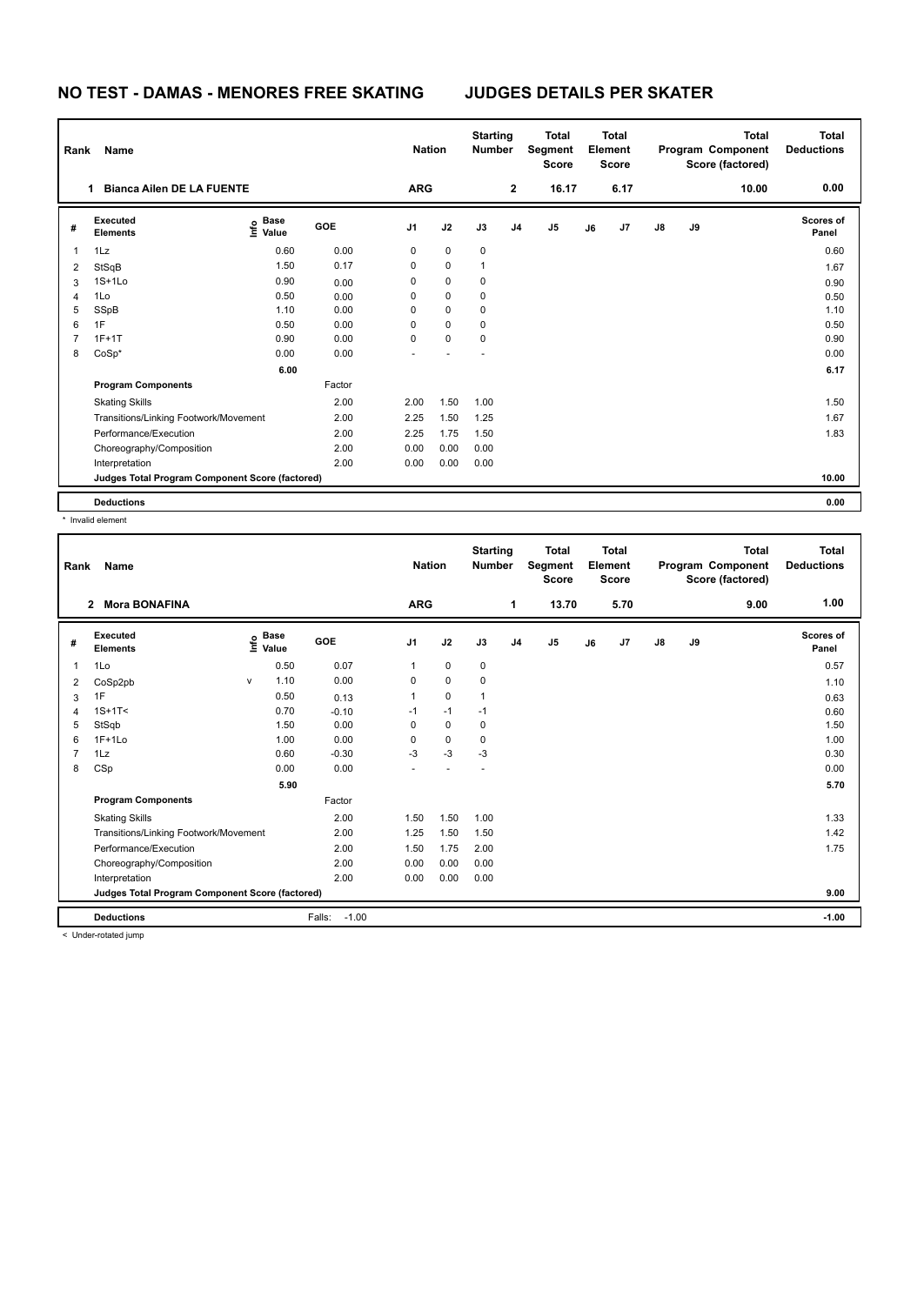## **NO TEST - DAMAS - MENORES FREE SKATING JUDGES DETAILS PER SKATER**

| Rank           | Name                                            |   |                                  |         |                          | <b>Nation</b>            | <b>Starting</b><br><b>Number</b> |                | <b>Total</b><br>Segment<br><b>Score</b> |    | <b>Total</b><br>Element<br><b>Score</b> |               |    | <b>Total</b><br>Program Component<br>Score (factored) | <b>Total</b><br><b>Deductions</b> |
|----------------|-------------------------------------------------|---|----------------------------------|---------|--------------------------|--------------------------|----------------------------------|----------------|-----------------------------------------|----|-----------------------------------------|---------------|----|-------------------------------------------------------|-----------------------------------|
|                | 3 Agustina MONZON                               |   |                                  |         | <b>ARG</b>               |                          |                                  | 3              | 12.83                                   |    | 4.83                                    |               |    | 8.00                                                  | 0.00                              |
| #              | Executed<br><b>Elements</b>                     |   | <b>Base</b><br>e Base<br>⊆ Value | GOE     | J1                       | J2                       | J3                               | J <sub>4</sub> | J <sub>5</sub>                          | J6 | J7                                      | $\mathsf{J}8$ | J9 |                                                       | Scores of<br>Panel                |
| 1              | 1S                                              |   | 0.40                             | $-0.10$ | 0                        | $\mathbf 0$              | $-3$                             |                |                                         |    |                                         |               |    |                                                       | 0.30                              |
| 2              | 1F+1Lo+1F+SEQ                                   |   | 0.80                             | $-0.10$ | $-1$                     | $\mathbf 0$              | $-2$                             |                |                                         |    |                                         |               |    |                                                       | 0.70                              |
| 3              | CSpB                                            |   | 1.10                             | $-0.20$ | $-1$                     | $-1$                     | 0                                |                |                                         |    |                                         |               |    |                                                       | 0.90                              |
| 4              | ChSq                                            |   | 0.00                             | 0.00    | $\overline{\phantom{a}}$ | $\overline{\phantom{a}}$ |                                  |                |                                         |    |                                         |               |    |                                                       | 0.00                              |
| 5              | SSpB                                            |   | 1.10                             | 0.00    | 0                        | $\mathbf 0$              | 0                                |                |                                         |    |                                         |               |    |                                                       | 1.10                              |
| 6              | 1Lo+1Lo                                         |   | 1.00                             | 0.00    | 0                        | $\mathbf 0$              | 0                                |                |                                         |    |                                         |               |    |                                                       | 1.00                              |
| $\overline{7}$ | 1Lz                                             | e | 0.60                             | $-0.17$ | $-1$                     | $-1$                     | $-3$                             |                |                                         |    |                                         |               |    |                                                       | 0.43                              |
| 8              | 1T                                              |   | 0.40                             | 0.00    | 0                        | $\mathbf 0$              | 0                                |                |                                         |    |                                         |               |    |                                                       | 0.40                              |
|                |                                                 |   | 5.40                             |         |                          |                          |                                  |                |                                         |    |                                         |               |    |                                                       | 4.83                              |
|                | <b>Program Components</b>                       |   |                                  | Factor  |                          |                          |                                  |                |                                         |    |                                         |               |    |                                                       |                                   |
|                | <b>Skating Skills</b>                           |   |                                  | 2.00    | 1.25                     | 1.50                     | 1.25                             |                |                                         |    |                                         |               |    |                                                       | 1.33                              |
|                | Transitions/Linking Footwork/Movement           |   |                                  | 2.00    | 1.00                     | 1.50                     | 1.25                             |                |                                         |    |                                         |               |    |                                                       | 1.25                              |
|                | Performance/Execution                           |   |                                  | 2.00    | 1.25                     | 1.75                     | 1.25                             |                |                                         |    |                                         |               |    |                                                       | 1.42                              |
|                | Choreography/Composition                        |   |                                  | 2.00    | 0.00                     | 0.00                     | 0.00                             |                |                                         |    |                                         |               |    |                                                       |                                   |
|                | Interpretation                                  |   |                                  | 2.00    | 0.00                     | 0.00                     | 0.00                             |                |                                         |    |                                         |               |    |                                                       |                                   |
|                | Judges Total Program Component Score (factored) |   |                                  |         |                          |                          |                                  |                |                                         |    |                                         |               |    |                                                       | 8.00                              |
|                | <b>Deductions</b>                               |   |                                  |         |                          |                          |                                  |                |                                         |    |                                         |               |    |                                                       | 0.00                              |

e Wrong edge

printed: 18/06/2017 11:58:04a.m.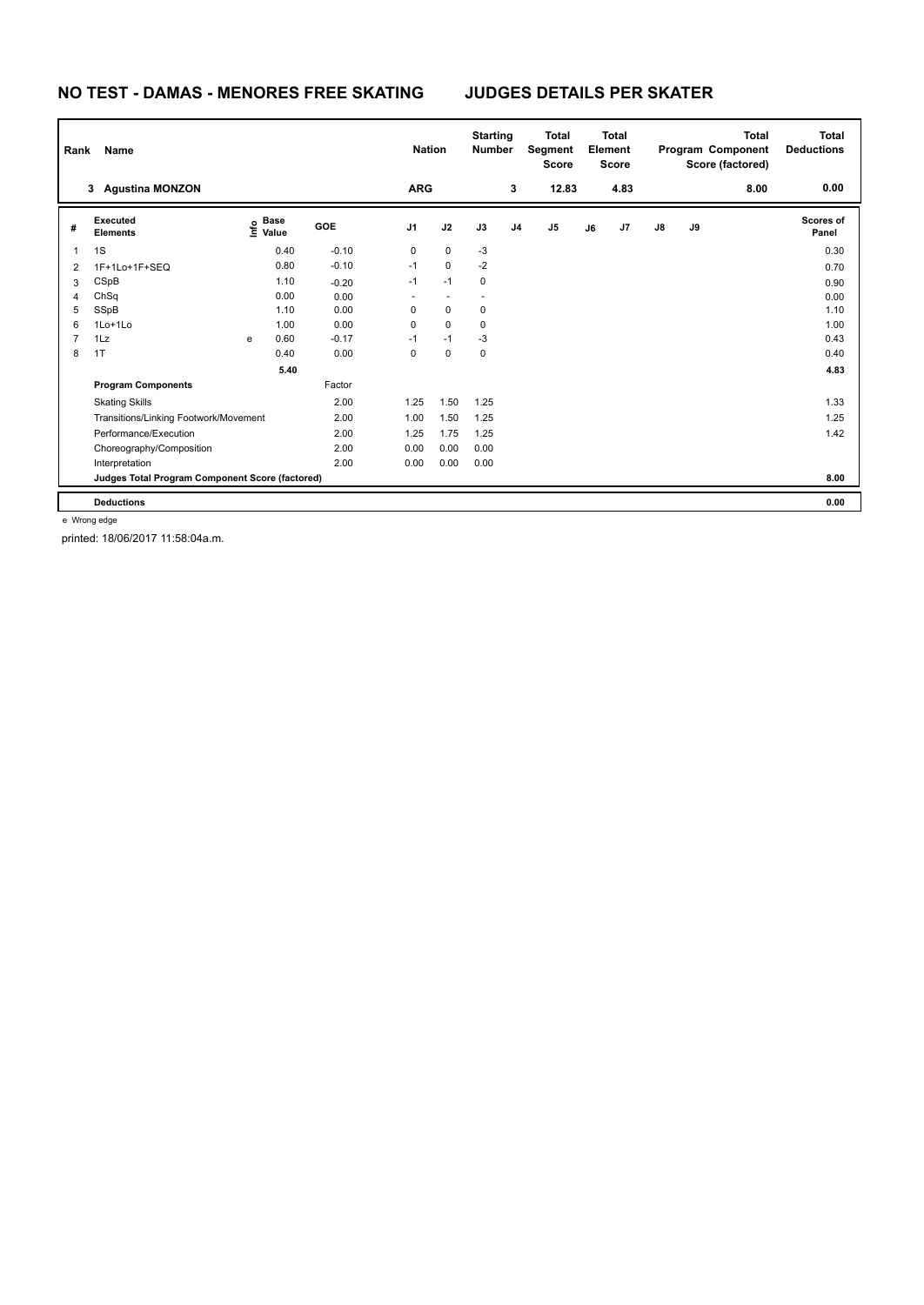### **NOVICIO - DAMAS - CADETES 1 FREE SKATING JUDGES DETAILS PER SKATER**

| Rank           | Name                                            |                              |                   | <b>Nation</b>  |    | <b>Starting</b><br><b>Number</b> |                | <b>Total</b><br>Segment<br><b>Score</b> |    | <b>Total</b><br>Element<br><b>Score</b> |               |    | <b>Total</b><br>Program Component<br>Score (factored) | <b>Total</b><br><b>Deductions</b> |
|----------------|-------------------------------------------------|------------------------------|-------------------|----------------|----|----------------------------------|----------------|-----------------------------------------|----|-----------------------------------------|---------------|----|-------------------------------------------------------|-----------------------------------|
|                | <b>Virginia BUSTOS</b><br>$\mathbf{1}$          |                              |                   | <b>ARG</b>     |    |                                  | 1              | 44.02                                   |    | 17.02                                   |               |    | 28.00                                                 | 1.00                              |
| #              | Executed<br><b>Elements</b>                     | <b>Base</b><br>Info<br>Value | <b>GOE</b>        | J <sub>1</sub> | J2 | J3                               | J <sub>4</sub> | J5                                      | J6 | J7                                      | $\mathsf{J}8$ | J9 |                                                       | Scores of<br>Panel                |
| $\mathbf 1$    | $2S+2Lo$                                        | 3.10                         | $-0.30$           | $-1$           |    |                                  |                |                                         |    |                                         |               |    |                                                       | 2.80                              |
| $\overline{2}$ | 1A+1Lo+2S+SEQ                                   | 1.92                         | $-0.20$           | $-1$           |    |                                  |                |                                         |    |                                         |               |    |                                                       | 1.72                              |
| 3              | LSp2                                            | 1.90                         | 1.00              | 2              |    |                                  |                |                                         |    |                                         |               |    |                                                       | 2.90                              |
| $\overline{4}$ | 2Lo                                             | 1.80                         | $-0.90$           | -3             |    |                                  |                |                                         |    |                                         |               |    |                                                       | 0.90                              |
| 5              | FCCoSp3p1                                       | 2.00                         | 0.50              | 1              |    |                                  |                |                                         |    |                                         |               |    |                                                       | 2.50                              |
| 6              | 2T                                              | 1.30                         | $-0.60$           | $-3$           |    |                                  |                |                                         |    |                                         |               |    |                                                       | 0.70                              |
| $\overline{7}$ | 1F                                              | 0.50                         | 0.00              | 0              |    |                                  |                |                                         |    |                                         |               |    |                                                       | 0.50                              |
| 8              | FCSp1                                           | 1.90                         | 0.50              | 1              |    |                                  |                |                                         |    |                                         |               |    |                                                       | 2.40                              |
| 9              | StSqB                                           | 1.50                         | 0.00              | 0              |    |                                  |                |                                         |    |                                         |               |    |                                                       | 1.50                              |
| 10             | 1A                                              | 1.10                         | 0.00              | 0              |    |                                  |                |                                         |    |                                         |               |    |                                                       | 1.10                              |
|                |                                                 | 17.02                        |                   |                |    |                                  |                |                                         |    |                                         |               |    |                                                       | 17.02                             |
|                | <b>Program Components</b>                       |                              | Factor            |                |    |                                  |                |                                         |    |                                         |               |    |                                                       |                                   |
|                | <b>Skating Skills</b>                           |                              | 1.60              | 3.00           |    |                                  |                |                                         |    |                                         |               |    |                                                       | 3.00                              |
|                | Transitions/Linking Footwork/Movement           |                              | 1.60              | 3.50           |    |                                  |                |                                         |    |                                         |               |    |                                                       | 3.50                              |
|                | Performance/Execution                           |                              | 1.60              | 3.50           |    |                                  |                |                                         |    |                                         |               |    |                                                       | 3.50                              |
|                | Choreography/Composition                        |                              | 1.60              | 4.00           |    |                                  |                |                                         |    |                                         |               |    |                                                       | 4.00                              |
|                | Interpretation                                  |                              | 1.60              | 3.50           |    |                                  |                |                                         |    |                                         |               |    |                                                       | 3.50                              |
|                | Judges Total Program Component Score (factored) |                              |                   |                |    |                                  |                |                                         |    |                                         |               |    |                                                       | 28.00                             |
|                | <b>Deductions</b>                               |                              | $-1.00$<br>Falls: |                |    |                                  |                |                                         |    |                                         |               |    |                                                       | $-1.00$                           |

printed: 18/06/2017 11:53:25a.m.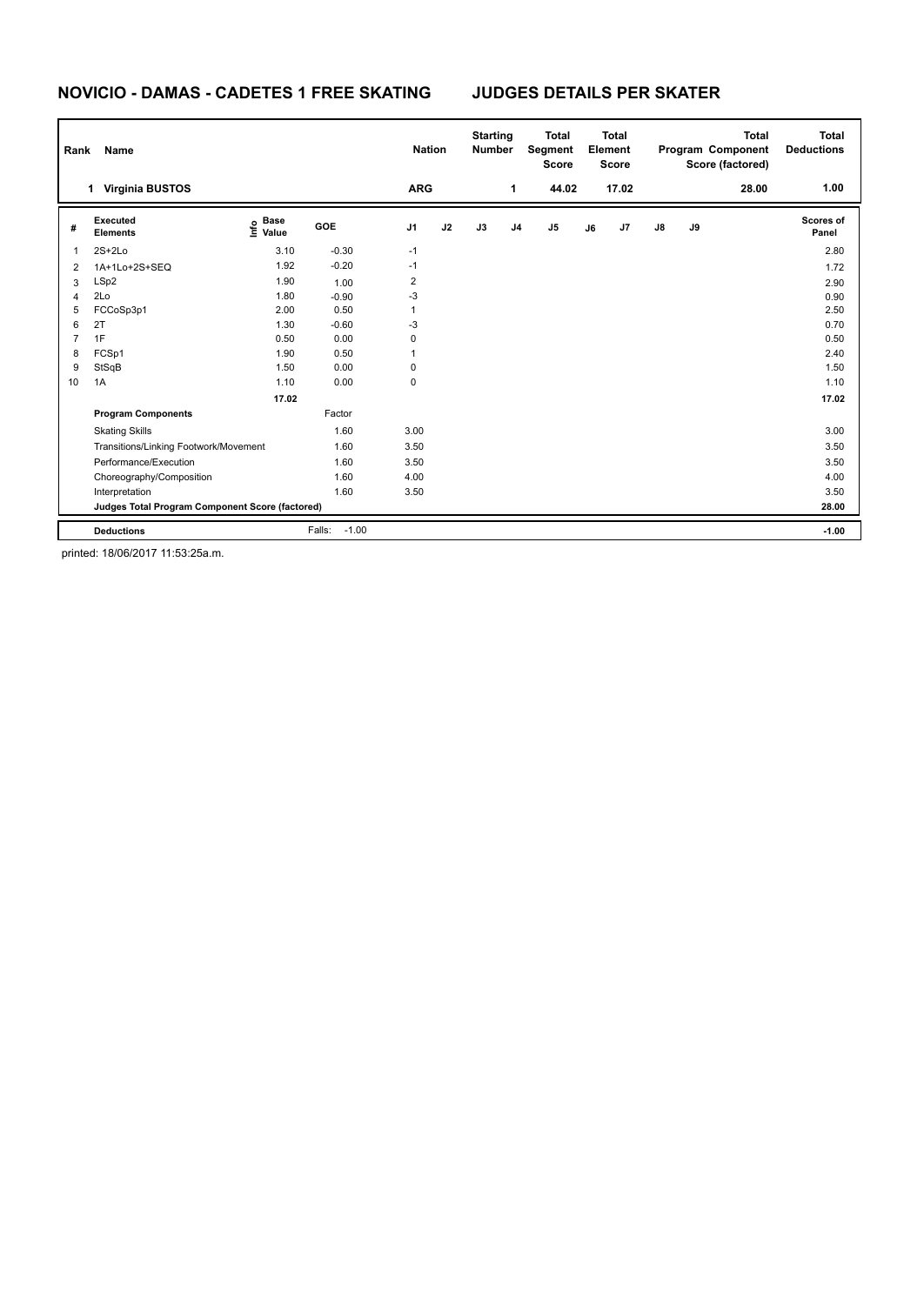## **PREJUVENIL - DAMAS - CADETES 1 FREE SKATING JUDGES DETAILS PER SKATER**

| Rank | Name                                            |                                  |                   | <b>Nation</b> |             | <b>Starting</b><br><b>Number</b> |                | <b>Total</b><br>Segment<br><b>Score</b> |    | <b>Total</b><br>Element<br><b>Score</b> |    |    | <b>Total</b><br>Program Component<br>Score (factored) | Total<br><b>Deductions</b> |
|------|-------------------------------------------------|----------------------------------|-------------------|---------------|-------------|----------------------------------|----------------|-----------------------------------------|----|-----------------------------------------|----|----|-------------------------------------------------------|----------------------------|
|      | <b>Melanie PROKOPIEC</b><br>1                   |                                  |                   | <b>ARG</b>    |             |                                  | 1              | 20.49                                   |    | 5.83                                    |    |    | 15.66                                                 | 1.00                       |
| #    | <b>Executed</b><br><b>Elements</b>              | <b>Base</b><br>e Base<br>⊆ Value | GOE               | J1            | J2          | J3                               | J <sub>4</sub> | J <sub>5</sub>                          | J6 | J7                                      | J8 | J9 |                                                       | <b>Scores of</b><br>Panel  |
| 1    | $1A+1L0$                                        | 1.60                             | $-0.07$           | $-1$          | $\mathbf 0$ | 0                                |                |                                         |    |                                         |    |    |                                                       | 1.53                       |
| 2    | 1F                                              | 0.50                             | 0.07              | 0             | $\mathbf 0$ | $\overline{1}$                   |                |                                         |    |                                         |    |    |                                                       | 0.57                       |
| 3    | $CCoSp*$                                        | 0.00                             | 0.00              |               |             |                                  |                |                                         |    |                                         |    |    |                                                       | 0.00                       |
| 4    | 1A                                              | 1.10                             | $-0.60$           | $-3$          | $-3$        | $-3$                             |                |                                         |    |                                         |    |    |                                                       | 0.50                       |
| 5    | ChSq                                            | 0.00                             | 0.00              |               |             |                                  |                |                                         |    |                                         |    |    |                                                       | 0.00                       |
| 6    | $1F+1Lo$                                        | 1.00                             | 0.13              | 1             | $\mathbf 0$ | $\mathbf{1}$                     |                |                                         |    |                                         |    |    |                                                       | 1.13                       |
| 7    | 2S<                                             | 0.90                             | $-0.13$           | $-1$          | $-1$        | 0                                |                |                                         |    |                                         |    |    |                                                       | 0.77                       |
| 8    | SSpB                                            | 1.10                             | 0.23              | 1             | $-1$        | $\mathbf{1}$                     |                |                                         |    |                                         |    |    |                                                       | 1.33                       |
|      |                                                 | 6.20                             |                   |               |             |                                  |                |                                         |    |                                         |    |    |                                                       | 5.83                       |
|      | <b>Program Components</b>                       |                                  | Factor            |               |             |                                  |                |                                         |    |                                         |    |    |                                                       |                            |
|      | <b>Skating Skills</b>                           |                                  | 2.00              | 2.50          | 2.00        | 3.00                             |                |                                         |    |                                         |    |    |                                                       | 2.50                       |
|      | Transitions/Linking Footwork/Movement           |                                  | 2.00              | 2.25          | 2.00        | 3.25                             |                |                                         |    |                                         |    |    |                                                       | 2.50                       |
|      | Performance/Execution                           |                                  | 2.00              | 3.00          | 2.00        | 3.50                             |                |                                         |    |                                         |    |    |                                                       | 2.83                       |
|      | Choreography/Composition                        |                                  | 2.00              | 0.00          | 0.00        | 0.00                             |                |                                         |    |                                         |    |    |                                                       |                            |
|      | Interpretation                                  |                                  | 2.00              | 0.00          | 0.00        | 0.00                             |                |                                         |    |                                         |    |    |                                                       |                            |
|      | Judges Total Program Component Score (factored) |                                  |                   |               |             |                                  |                |                                         |    |                                         |    |    |                                                       | 15.66                      |
|      | <b>Deductions</b>                               |                                  | $-1.00$<br>Falls: |               |             |                                  |                |                                         |    |                                         |    |    |                                                       | $-1.00$                    |

< Under-rotated jump \* Invalid element

printed: 18/06/2017 11:54:40a.m.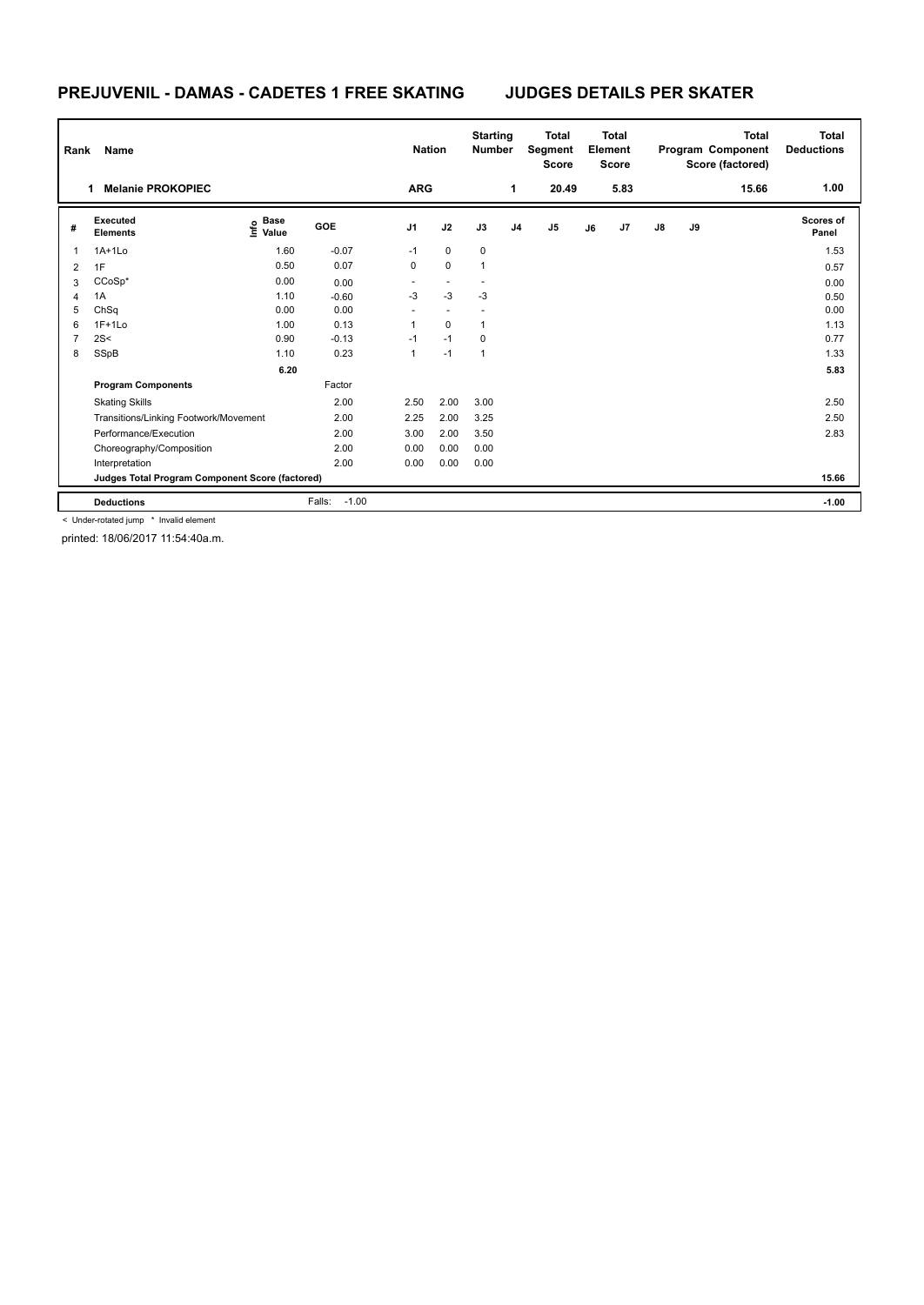# **RESULTS**

# **PRELIMINAR - DAMAS - CADETES 1 FREE SKATING**

| PI. | <b>Name</b>       | <b>Nation</b> | <b>Total Segment</b><br><b>Score</b> |
|-----|-------------------|---------------|--------------------------------------|
|     | Sofia Belen GADEA | <b>ARG</b>    | 21.18                                |

Printed: 18/06/2017 11:56:32a.m.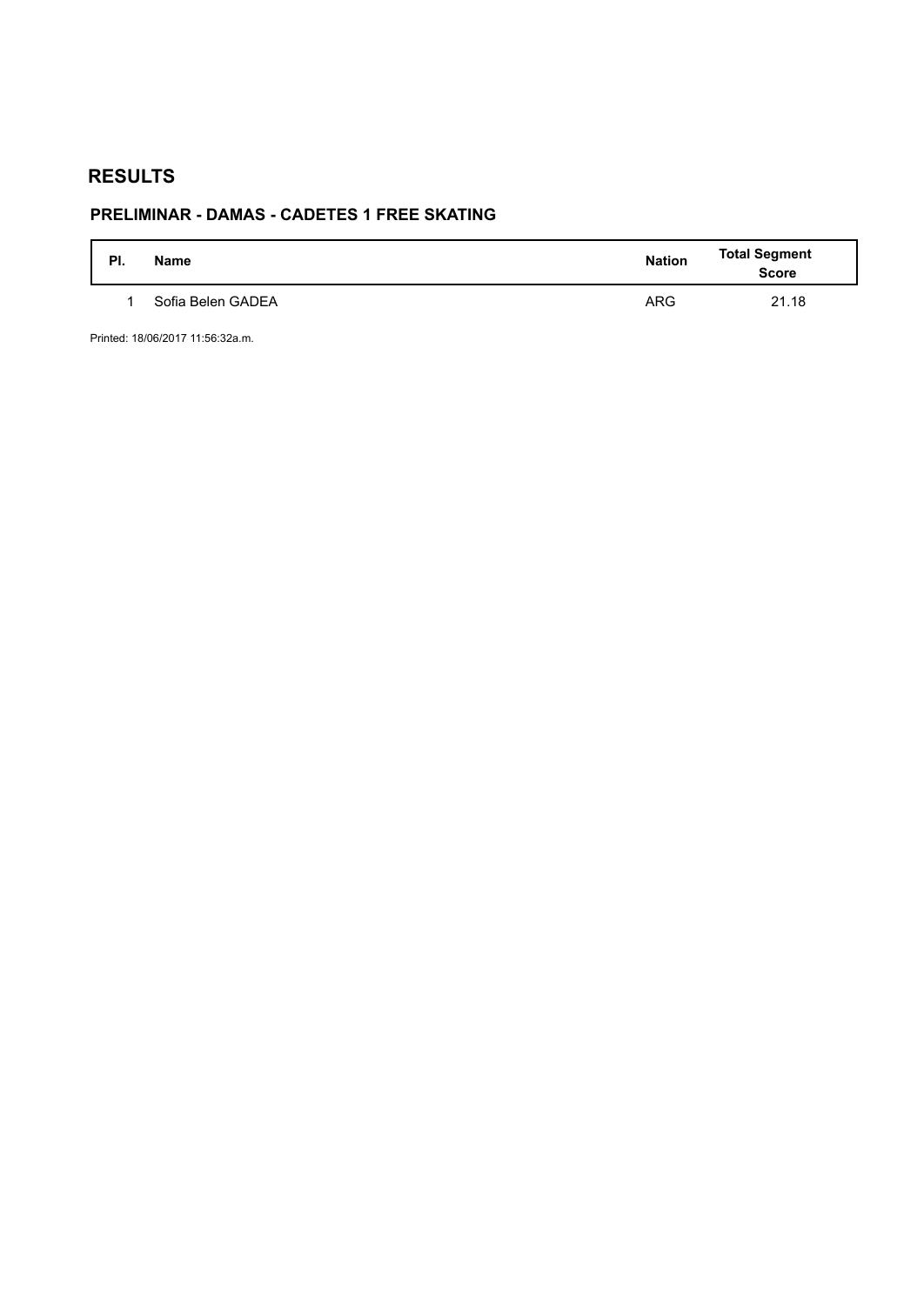### **PRELIMINAR - DAMAS - MENORES FREE SKATING JUDGES DETAILS PER SKATER**

| Rank           | Name                                            |                           |                   | <b>Nation</b>  |             | <b>Starting</b><br><b>Number</b> |                | <b>Total</b><br>Segment<br><b>Score</b> |    | <b>Total</b><br>Element<br><b>Score</b> |               |    | <b>Total</b><br>Program Component<br>Score (factored) | <b>Total</b><br><b>Deductions</b> |
|----------------|-------------------------------------------------|---------------------------|-------------------|----------------|-------------|----------------------------------|----------------|-----------------------------------------|----|-----------------------------------------|---------------|----|-------------------------------------------------------|-----------------------------------|
|                | <b>Irene BUSTOS</b><br>1                        |                           |                   | <b>ARG</b>     |             |                                  | $\overline{2}$ | 19.65                                   |    | 5.31                                    |               |    | 15.34                                                 | 1.00                              |
| #              | Executed<br><b>Elements</b>                     | Base<br>e Base<br>⊆ Value | GOE               | J <sub>1</sub> | J2          | J3                               | J <sub>4</sub> | J <sub>5</sub>                          | J6 | J7                                      | $\mathsf{J}8$ | J9 |                                                       | Scores of<br>Panel                |
| $\mathbf{1}$   | 1A<+1Lo+1S+SEQ                                  | 1.04                      | $-0.27$           | $-2$           | $\mathbf 0$ | $-2$                             |                |                                         |    |                                         |               |    |                                                       | 0.77                              |
| 2              | 2S                                              | 1.30                      | $-0.60$           | $-3$           | $-3$        | $-3$                             |                |                                         |    |                                         |               |    |                                                       | 0.70                              |
| 3              | 1Lo                                             | 0.50                      | 0.00              | 0              | $\mathsf 0$ | 0                                |                |                                         |    |                                         |               |    |                                                       | 0.50                              |
| $\overline{4}$ | SSp*                                            | 0.00                      | 0.00              |                |             |                                  |                |                                         |    |                                         |               |    |                                                       | 0.00                              |
| 5              | ChSq                                            | 0.00                      | 0.00              |                |             |                                  |                |                                         |    |                                         |               |    |                                                       | 0.00                              |
| 6              | 1A                                              | 1.10                      | $-0.33$           | $-2$           | $-1$        | $-2$                             |                |                                         |    |                                         |               |    |                                                       | 0.77                              |
| 7              | $1F+1T$                                         | 0.90                      | 0.00              | 0              | $\mathbf 0$ | 0                                |                |                                         |    |                                         |               |    |                                                       | 0.90                              |
| 8              | CCoSp2pB                                        | 1.50                      | 0.17              | $\mathbf{1}$   | 0           | $\mathbf 0$                      |                |                                         |    |                                         |               |    |                                                       | 1.67                              |
|                |                                                 | 6.34                      |                   |                |             |                                  |                |                                         |    |                                         |               |    |                                                       | 5.31                              |
|                | <b>Program Components</b>                       |                           | Factor            |                |             |                                  |                |                                         |    |                                         |               |    |                                                       |                                   |
|                | <b>Skating Skills</b>                           |                           | 2.00              | 2.25           | 1.75        | 3.25                             |                |                                         |    |                                         |               |    |                                                       | 2.42                              |
|                | Transitions/Linking Footwork/Movement           |                           | 2.00              | 2.50           | 1.75        | 2.75                             |                |                                         |    |                                         |               |    |                                                       | 2.33                              |
|                | Performance/Execution                           |                           | 2.00              | 3.50           | 1.75        | 3.50                             |                |                                         |    |                                         |               |    |                                                       | 2.92                              |
|                | Choreography/Composition                        |                           | 2.00              | 0.00           | 0.00        | 0.00                             |                |                                         |    |                                         |               |    |                                                       |                                   |
|                | Interpretation                                  |                           | 2.00              | 0.00           | 0.00        | 0.00                             |                |                                         |    |                                         |               |    |                                                       |                                   |
|                | Judges Total Program Component Score (factored) |                           |                   |                |             |                                  |                |                                         |    |                                         |               |    |                                                       | 15.34                             |
|                | <b>Deductions</b>                               |                           | $-1.00$<br>Falls: |                |             |                                  |                |                                         |    |                                         |               |    |                                                       | $-1.00$                           |

< Under-rotated jump \* Invalid element

| Rank           | Name                                            |      |                      |            | <b>Nation</b>  |             | <b>Starting</b><br><b>Number</b> |                | <b>Total</b><br>Segment<br><b>Score</b> |    | Total<br>Element<br><b>Score</b> |               |    | <b>Total</b><br>Program Component<br>Score (factored) | Total<br><b>Deductions</b> |
|----------------|-------------------------------------------------|------|----------------------|------------|----------------|-------------|----------------------------------|----------------|-----------------------------------------|----|----------------------------------|---------------|----|-------------------------------------------------------|----------------------------|
|                | 2 Sophie RUGILO                                 |      |                      |            | <b>ARG</b>     |             |                                  | 1              | 19.24                                   |    | 7.74                             |               |    | 11.50                                                 | 0.00                       |
| #              | Executed<br><b>Elements</b>                     | Info | <b>Base</b><br>Value | <b>GOE</b> | J <sub>1</sub> | J2          | J3                               | J <sub>4</sub> | J5                                      | J6 | J7                               | $\mathsf{J}8$ | J9 |                                                       | Scores of<br>Panel         |
| $\mathbf{1}$   | 1S                                              |      | 0.40                 | $-0.07$    | $-1$           | $-1$        | $\mathbf 0$                      |                |                                         |    |                                  |               |    |                                                       | 0.33                       |
| 2              | $1F+1Lo$                                        |      | 1.00                 | 0.07       | 1              | $\mathbf 0$ | 0                                |                |                                         |    |                                  |               |    |                                                       | 1.07                       |
| 3              | ChSq                                            |      | 0.00                 | 0.00       | ٠              |             | $\overline{\phantom{a}}$         |                |                                         |    |                                  |               |    |                                                       | 0.00                       |
| $\overline{4}$ | CoSp3p2                                         |      | 2.00                 | 0.67       | $\overline{2}$ | $\mathbf 0$ | $\overline{2}$                   |                |                                         |    |                                  |               |    |                                                       | 2.67                       |
| 5              | $1Lz+1T$                                        | e    | 1.00                 | $-0.03$    | $-1$           | $\mathbf 0$ | $\mathbf 0$                      |                |                                         |    |                                  |               |    |                                                       | 0.97                       |
| 6              | 1A                                              |      | 1.10                 | 0.00       | 0              | 0           | 0                                |                |                                         |    |                                  |               |    |                                                       | 1.10                       |
| 7              | 1F                                              |      | 0.50                 | 0.00       | $\Omega$       | $\mathbf 0$ | 0                                |                |                                         |    |                                  |               |    |                                                       | 0.50                       |
| 8              | SSpB                                            |      | 1.10                 | 0.00       | $\Omega$       | $\mathbf 0$ | $\mathbf 0$                      |                |                                         |    |                                  |               |    |                                                       | 1.10                       |
|                |                                                 |      | 7.10                 |            |                |             |                                  |                |                                         |    |                                  |               |    |                                                       | 7.74                       |
|                | <b>Program Components</b>                       |      |                      | Factor     |                |             |                                  |                |                                         |    |                                  |               |    |                                                       |                            |
|                | <b>Skating Skills</b>                           |      |                      | 2.00       | 2.00           | 1.75        | 1.75                             |                |                                         |    |                                  |               |    |                                                       | 1.83                       |
|                | Transitions/Linking Footwork/Movement           |      |                      | 2.00       | 2.25           | 1.75        | 2.00                             |                |                                         |    |                                  |               |    |                                                       | 2.00                       |
|                | Performance/Execution                           |      |                      | 2.00       | 2.25           | 1.75        | 1.75                             |                |                                         |    |                                  |               |    |                                                       | 1.92                       |
|                | Choreography/Composition                        |      |                      | 2.00       | 0.00           | 0.00        | 0.00                             |                |                                         |    |                                  |               |    |                                                       |                            |
|                | Interpretation                                  |      |                      | 2.00       | 0.00           | 0.00        | 0.00                             |                |                                         |    |                                  |               |    |                                                       |                            |
|                | Judges Total Program Component Score (factored) |      |                      |            |                |             |                                  |                |                                         |    |                                  |               |    |                                                       | 11.50                      |
|                | <b>Deductions</b>                               |      |                      |            |                |             |                                  |                |                                         |    |                                  |               |    |                                                       | 0.00                       |

e Wrong edge

printed: 18/06/2017 11:55:26a.m.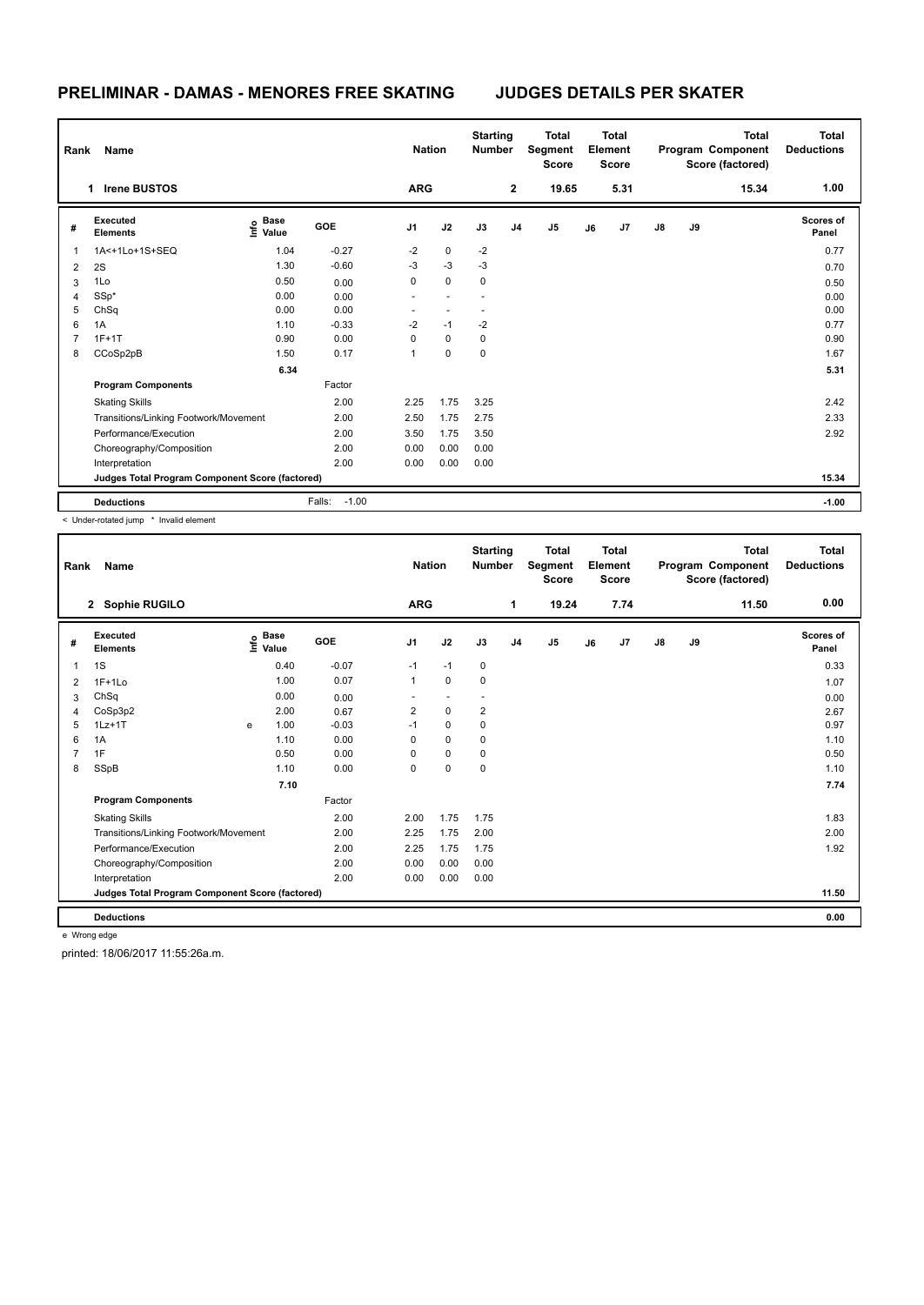## **PREPRELIMINAR - DAMAS - AD CLASE 1 FREE SKATING JUDGES DETAILS PER SKATER**

| Rank | Name                                            |                   |            | <b>Nation</b>  |                | <b>Starting</b><br><b>Number</b> |                | <b>Total</b><br><b>Segment</b><br><b>Score</b> |    | <b>Total</b><br>Element<br><b>Score</b> |               |    | <b>Total</b><br>Program Component<br>Score (factored) | <b>Total</b><br><b>Deductions</b> |
|------|-------------------------------------------------|-------------------|------------|----------------|----------------|----------------------------------|----------------|------------------------------------------------|----|-----------------------------------------|---------------|----|-------------------------------------------------------|-----------------------------------|
|      | <b>Ariana FLORES</b><br>1                       |                   |            | <b>ARG</b>     |                |                                  | 1              | 7.45                                           |    | 2.63                                    |               |    | 4.82                                                  | 0.00                              |
| #    | Executed<br><b>Elements</b>                     | e Base<br>⊆ Value | <b>GOE</b> | J <sub>1</sub> | J2             | J3                               | J <sub>4</sub> | J <sub>5</sub>                                 | J6 | J7                                      | $\mathsf{J}8$ | J9 |                                                       | <b>Scores of</b><br>Panel         |
| 1    | 1F<                                             | 0.40              | $-0.20$    | $-2$           | $-1$           | $-3$                             |                |                                                |    |                                         |               |    |                                                       | 0.20                              |
| 2    | $CCSp*$                                         | 0.00              | 0.00       | $\sim$         | $\overline{a}$ | $\overline{\phantom{a}}$         |                |                                                |    |                                         |               |    |                                                       | 0.00                              |
| 3    | $1S+1T$                                         | 0.80              | $-0.07$    | $-1$           | $\mathbf 0$    | $-1$                             |                |                                                |    |                                         |               |    |                                                       | 0.73                              |
| 4    | ChSq                                            | 0.00              | 0.00       |                |                |                                  |                |                                                |    |                                         |               |    |                                                       | 0.00                              |
| 5    | $1F^*$                                          | 0.00              | 0.00       |                |                |                                  |                |                                                |    |                                         |               |    |                                                       | 0.00                              |
| 6    | 1Lo                                             | 0.50              | $-0.07$    | 0              | $\mathbf 0$    | $-2$                             |                |                                                |    |                                         |               |    |                                                       | 0.43                              |
| 7    | 1S                                              | 0.40              | $-0.03$    | $-1$           | $\mathbf 0$    | $\mathbf 0$                      |                |                                                |    |                                         |               |    |                                                       | 0.37                              |
| 8    | $USp*$                                          | 0.00              | 0.00       |                |                |                                  |                |                                                |    |                                         |               |    |                                                       | 0.00                              |
| 9    | $1F+1Lo$                                        | 1.00              | $-0.10$    | 0              | $\mathbf 0$    | $-3$                             |                |                                                |    |                                         |               |    |                                                       | 0.90                              |
|      |                                                 | 3.10              |            |                |                |                                  |                |                                                |    |                                         |               |    |                                                       | 2.63                              |
|      | <b>Program Components</b>                       |                   | Factor     |                |                |                                  |                |                                                |    |                                         |               |    |                                                       |                                   |
|      | <b>Skating Skills</b>                           |                   | 2.00       | 0.75           | 1.50           | 0.25                             |                |                                                |    |                                         |               |    |                                                       | 0.83                              |
|      | Transitions/Linking Footwork/Movement           |                   | 2.00       | 0.50           | 1.50           | 0.25                             |                |                                                |    |                                         |               |    |                                                       | 0.75                              |
|      | Performance/Execution                           |                   | 2.00       | 0.75           | 1.50           | 0.25                             |                |                                                |    |                                         |               |    |                                                       | 0.83                              |
|      | Choreography/Composition                        |                   | 2.00       | 0.00           | 0.00           | 0.00                             |                |                                                |    |                                         |               |    |                                                       |                                   |
|      | Interpretation                                  |                   | 2.00       | 0.00           | 0.00           | 0.00                             |                |                                                |    |                                         |               |    |                                                       |                                   |
|      | Judges Total Program Component Score (factored) |                   |            |                |                |                                  |                |                                                |    |                                         |               |    |                                                       | 4.82                              |
|      | <b>Deductions</b>                               |                   |            |                |                |                                  |                |                                                |    |                                         |               |    |                                                       | 0.00                              |

< Under-rotated jump \* Invalid element

printed: 18/06/2017 11:57:42a.m.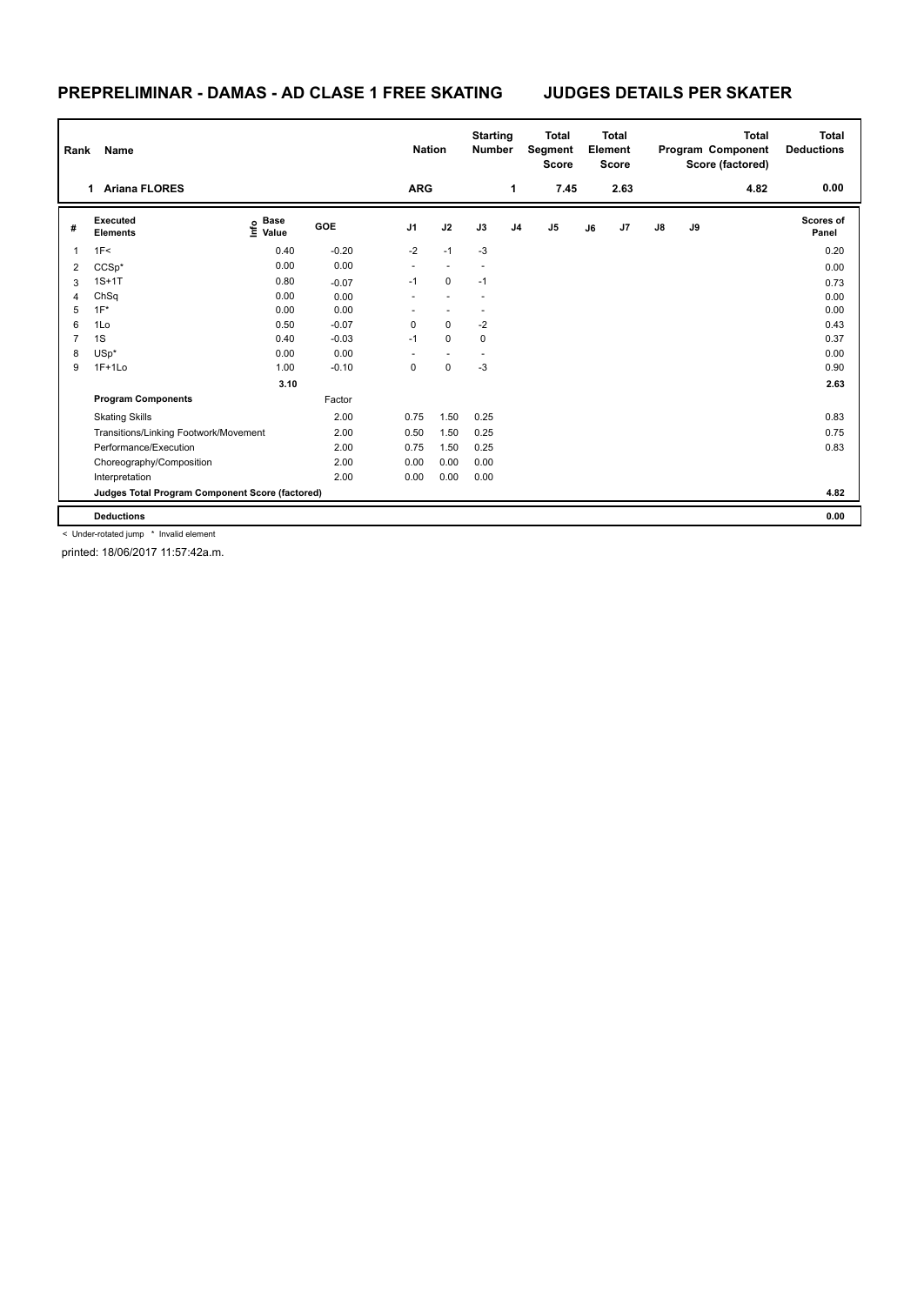# **PREPRELIMINAR - DAMAS - CADETES 1 FREE SKATING JUDGES DETAILS PER SKATER**

| Rank           | Name                                            |              |                           |            | <b>Nation</b> |             | <b>Starting</b><br><b>Number</b> |                | <b>Total</b><br>Segment<br><b>Score</b> |    | <b>Total</b><br>Element<br><b>Score</b> |               |    | <b>Total</b><br>Program Component<br>Score (factored) | <b>Total</b><br><b>Deductions</b> |
|----------------|-------------------------------------------------|--------------|---------------------------|------------|---------------|-------------|----------------------------------|----------------|-----------------------------------------|----|-----------------------------------------|---------------|----|-------------------------------------------------------|-----------------------------------|
|                | <b>Florencia GENDRA</b><br>1                    |              |                           |            | <b>ARG</b>    |             |                                  | $\mathbf{2}$   | 10.74                                   |    | 3.92                                    |               |    | 6.82                                                  | 0.00                              |
| #              | Executed<br><b>Elements</b>                     |              | Base<br>e Base<br>⊆ Value | <b>GOE</b> | J1            | J2          | J3                               | J <sub>4</sub> | J5                                      | J6 | J7                                      | $\mathsf{J}8$ | J9 |                                                       | <b>Scores of</b><br>Panel         |
| 1              | 1F                                              |              | 0.50                      | 0.00       | 0             | $\mathbf 0$ | 0                                |                |                                         |    |                                         |               |    |                                                       | 0.50                              |
| 2              | SSpB                                            | $\mathsf{V}$ | 1.10                      | $-0.30$    | $-1$          | $-1$        | $-1$                             |                |                                         |    |                                         |               |    |                                                       | 0.80                              |
| 3              | 1S                                              |              | 0.40                      | 0.00       | 0             | $\mathbf 0$ | $\mathbf 0$                      |                |                                         |    |                                         |               |    |                                                       | 0.40                              |
| 4              | 1Lo                                             |              | 0.50                      | 0.00       | 0             | $\mathbf 0$ | $\Omega$                         |                |                                         |    |                                         |               |    |                                                       | 0.50                              |
| 5              | $CSp*$                                          |              | 0.00                      | 0.00       |               |             |                                  |                |                                         |    |                                         |               |    |                                                       | 0.00                              |
| 6              | $1F+1Lo$                                        |              | 1.00                      | 0.00       | 0             | $\mathbf 0$ | 0                                |                |                                         |    |                                         |               |    |                                                       | 1.00                              |
| $\overline{7}$ | 1T+1Lo+1S+SEQ                                   |              | 0.72                      | 0.00       | 0             | $\mathbf 0$ | 0                                |                |                                         |    |                                         |               |    |                                                       | 0.72                              |
| 8              | ChSq                                            |              | 0.00                      | 0.00       |               |             |                                  |                |                                         |    |                                         |               |    |                                                       | 0.00                              |
|                |                                                 |              | 4.22                      |            |               |             |                                  |                |                                         |    |                                         |               |    |                                                       | 3.92                              |
|                | <b>Program Components</b>                       |              |                           | Factor     |               |             |                                  |                |                                         |    |                                         |               |    |                                                       |                                   |
|                | <b>Skating Skills</b>                           |              |                           | 2.00       | 1.00          | 1.50        | 0.75                             |                |                                         |    |                                         |               |    |                                                       | 1.08                              |
|                | Transitions/Linking Footwork/Movement           |              |                           | 2.00       | 1.25          | 1.25        | 0.75                             |                |                                         |    |                                         |               |    |                                                       | 1.08                              |
|                | Performance/Execution                           |              |                           | 2.00       | 1.50          | 1.50        | 0.75                             |                |                                         |    |                                         |               |    |                                                       | 1.25                              |
|                | Choreography/Composition                        |              |                           | 2.00       | 0.00          | 0.00        | 0.00                             |                |                                         |    |                                         |               |    |                                                       |                                   |
|                | Interpretation                                  |              |                           | 2.00       | 0.00          | 0.00        | 0.00                             |                |                                         |    |                                         |               |    |                                                       |                                   |
|                | Judges Total Program Component Score (factored) |              |                           |            |               |             |                                  |                |                                         |    |                                         |               |    |                                                       | 6.82                              |
|                | <b>Deductions</b>                               |              |                           |            |               |             |                                  |                |                                         |    |                                         |               |    |                                                       | 0.00                              |

\* Invalid element

| Rank | Name                                            |                                         |         | <b>Nation</b>  |      | <b>Starting</b><br><b>Number</b> |                | <b>Total</b><br>Segment<br>Score |    | Total<br>Element<br><b>Score</b> |               |    | Total<br>Program Component<br>Score (factored) | Total<br><b>Deductions</b> |
|------|-------------------------------------------------|-----------------------------------------|---------|----------------|------|----------------------------------|----------------|----------------------------------|----|----------------------------------|---------------|----|------------------------------------------------|----------------------------|
|      | 2 Zarina PALAZZESI                              |                                         |         | <b>ARG</b>     |      |                                  | 1              | 8.30                             |    | 1.30                             |               |    | 7.00                                           | 0.00                       |
| #    | <b>Executed</b><br><b>Elements</b>              | $\mathbf{e}$ Base<br>$\mathbf{e}$ Value | GOE     | J <sub>1</sub> | J2   | J3                               | J <sub>4</sub> | J <sub>5</sub>                   | J6 | J7                               | $\mathsf{J}8$ | J9 |                                                | <b>Scores of</b><br>Panel  |
| 1    | 1F                                              | 0.50                                    | 0.00    | 0              | 0    | 0                                |                |                                  |    |                                  |               |    |                                                | 0.50                       |
| 2    | $CSp*$                                          | 0.00                                    | 0.00    |                |      |                                  |                |                                  |    |                                  |               |    |                                                | 0.00                       |
| 3    | 1Lo<                                            | 0.40                                    | $-0.20$ | $-2$           | $-1$ | $-3$                             |                |                                  |    |                                  |               |    |                                                | 0.20                       |
| 4    | $1F^*$                                          | 0.00                                    | 0.00    |                |      |                                  |                |                                  |    |                                  |               |    |                                                | 0.00                       |
| 5    | $ChSq^*$                                        | 0.00                                    | 0.00    |                |      |                                  |                |                                  |    |                                  |               |    |                                                | 0.00                       |
| 6    | $1S+1T2$                                        | 0.70                                    | $-0.10$ | $-1$           | $-1$ | $-1$                             |                |                                  |    |                                  |               |    |                                                | 0.60                       |
| 7    | $CoSp*$                                         | 0.00                                    | 0.00    |                |      |                                  |                |                                  |    |                                  |               |    |                                                | 0.00                       |
|      |                                                 | 1.60                                    |         |                |      |                                  |                |                                  |    |                                  |               |    |                                                | 1.30                       |
|      | <b>Program Components</b>                       |                                         | Factor  |                |      |                                  |                |                                  |    |                                  |               |    |                                                |                            |
|      | <b>Skating Skills</b>                           |                                         | 2.00    | 1.25           | 1.50 | 0.75                             |                |                                  |    |                                  |               |    |                                                | 1.17                       |
|      | Transitions/Linking Footwork/Movement           |                                         | 2.00    | 1.25           | 1.50 | 1.00                             |                |                                  |    |                                  |               |    |                                                | 1.25                       |
|      | Performance/Execution                           |                                         | 2.00    | 1.00           | 1.50 | 0.75                             |                |                                  |    |                                  |               |    |                                                | 1.08                       |
|      | Choreography/Composition                        |                                         | 2.00    | 0.00           | 0.00 | 0.00                             |                |                                  |    |                                  |               |    |                                                |                            |
|      | Interpretation                                  |                                         | 2.00    | 0.00           | 0.00 | 0.00                             |                |                                  |    |                                  |               |    |                                                |                            |
|      | Judges Total Program Component Score (factored) |                                         |         |                |      |                                  |                |                                  |    |                                  |               |    |                                                | 7.00                       |
|      | <b>Deductions</b>                               |                                         |         |                |      |                                  |                |                                  |    |                                  |               |    |                                                | 0.00                       |
|      | < Under-rotated jump * Invalid element          |                                         |         |                |      |                                  |                |                                  |    |                                  |               |    |                                                |                            |

printed: 18/06/2017 11:57:19a.m.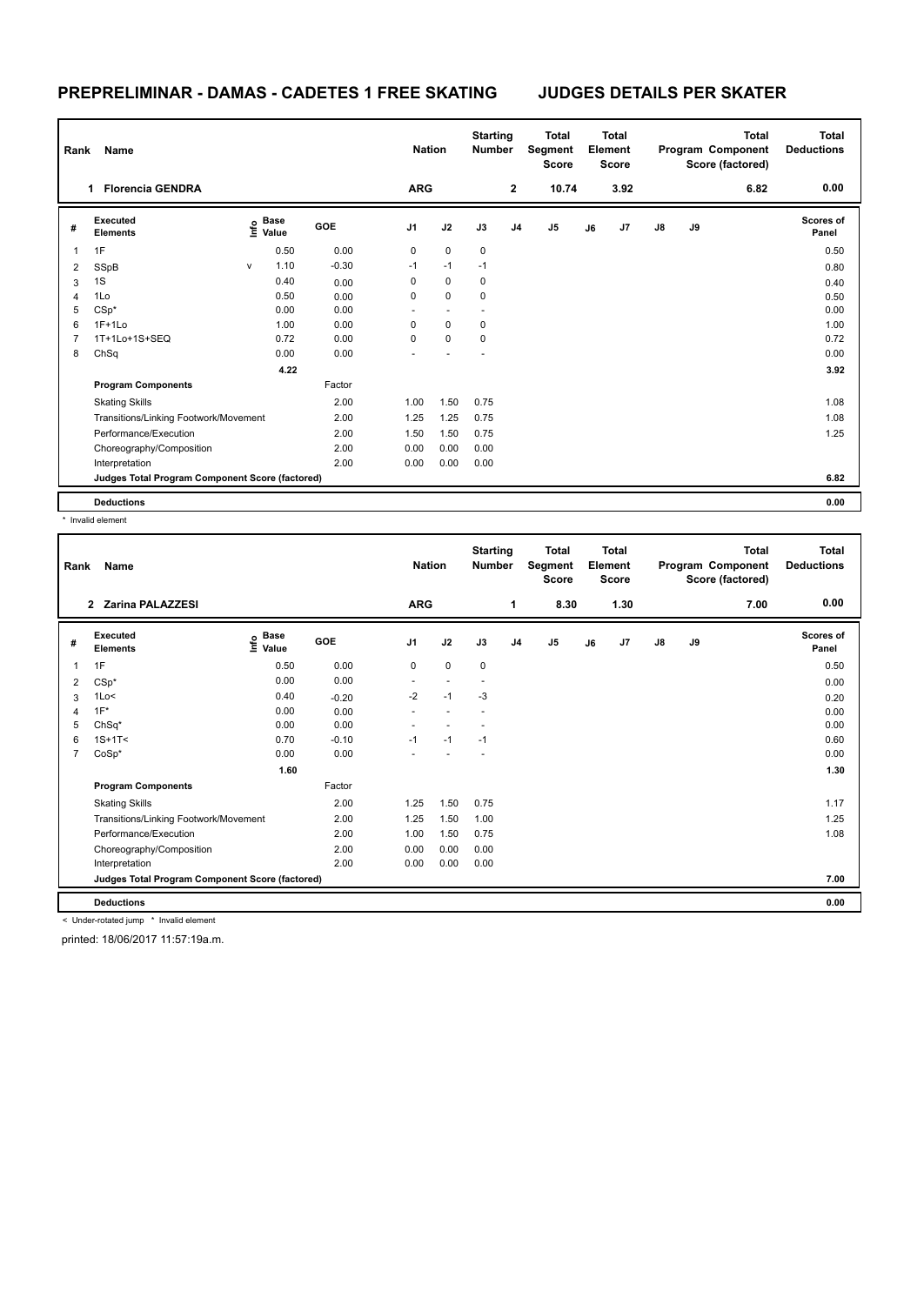### **PREPRELIMINAR - DAMAS - INFANTILES FREE SKATING JUDGES DETAILS PER SKATER**

| Rank | Name                                            |   |                                  |         | <b>Nation</b>  |                          | <b>Starting</b><br><b>Number</b> |                | <b>Total</b><br>Segment<br><b>Score</b> |    | <b>Total</b><br>Element<br><b>Score</b> |               |    | <b>Total</b><br>Program Component<br>Score (factored) | <b>Total</b><br><b>Deductions</b> |
|------|-------------------------------------------------|---|----------------------------------|---------|----------------|--------------------------|----------------------------------|----------------|-----------------------------------------|----|-----------------------------------------|---------------|----|-------------------------------------------------------|-----------------------------------|
|      | Sasha COLLU<br>$\mathbf 1$                      |   |                                  |         | <b>ARG</b>     |                          |                                  | 1              | 17.26                                   |    | 3.94                                    |               |    | 13.32                                                 | 0.00                              |
| #    | Executed<br><b>Elements</b>                     |   | <b>Base</b><br>e Base<br>⊆ Value | GOE     | J <sub>1</sub> | J2                       | J3                               | J <sub>4</sub> | J <sub>5</sub>                          | J6 | J7                                      | $\mathsf{J}8$ | J9 |                                                       | Scores of<br>Panel                |
| 1    | 1Lo                                             |   | 0.50                             | 0.00    | 0              | $\mathbf 0$              | 0                                |                |                                         |    |                                         |               |    |                                                       | 0.50                              |
| 2    | $1T+1L0$                                        |   | 0.90                             | 0.00    | 0              | $\mathbf 0$              | 0                                |                |                                         |    |                                         |               |    |                                                       | 0.90                              |
| 3    | 1F                                              |   | 0.50                             | 0.07    | $\mathbf{1}$   | $\mathbf 0$              | $\mathbf 0$                      |                |                                         |    |                                         |               |    |                                                       | 0.57                              |
| 4    | StSq                                            |   | 0.00                             | 0.00    | ٠              | $\overline{\phantom{a}}$ |                                  |                |                                         |    |                                         |               |    |                                                       | 0.00                              |
| 5    | CoSp2pB                                         | V | 1.10                             | $-0.10$ | $-1$           | $\pmb{0}$                | 0                                |                |                                         |    |                                         |               |    |                                                       | 1.00                              |
| 6    | 1S                                              |   | 0.40                             | 0.00    | $\Omega$       | $\mathbf 0$              | 0                                |                |                                         |    |                                         |               |    |                                                       | 0.40                              |
| 7    | $1F+1Lo*$                                       |   | 0.50                             | 0.07    | $\mathbf{1}$   | $\Omega$                 | 0                                |                |                                         |    |                                         |               |    |                                                       | 0.57                              |
| 8    | $CoSp*$                                         |   | 0.00                             | 0.00    |                |                          |                                  |                |                                         |    |                                         |               |    |                                                       | 0.00                              |
|      |                                                 |   | 3.90                             |         |                |                          |                                  |                |                                         |    |                                         |               |    |                                                       | 3.94                              |
|      | <b>Program Components</b>                       |   |                                  | Factor  |                |                          |                                  |                |                                         |    |                                         |               |    |                                                       |                                   |
|      | <b>Skating Skills</b>                           |   |                                  | 2.00    | 2.75           | 1.50                     | 1.75                             |                |                                         |    |                                         |               |    |                                                       | 2.00                              |
|      | Transitions/Linking Footwork/Movement           |   |                                  | 2.00    | 3.00           | 1.50                     | 1.75                             |                |                                         |    |                                         |               |    |                                                       | 2.08                              |
|      | Performance/Execution                           |   |                                  | 2.00    | 3.00           | 2.75                     | 2.00                             |                |                                         |    |                                         |               |    |                                                       | 2.58                              |
|      | Choreography/Composition                        |   |                                  | 2.00    | 0.00           | 0.00                     | 0.00                             |                |                                         |    |                                         |               |    |                                                       |                                   |
|      | Interpretation                                  |   |                                  | 2.00    | 0.00           | 0.00                     | 0.00                             |                |                                         |    |                                         |               |    |                                                       |                                   |
|      | Judges Total Program Component Score (factored) |   |                                  |         |                |                          |                                  |                |                                         |    |                                         |               |    |                                                       | 13.32                             |
|      | <b>Deductions</b>                               |   |                                  |         |                |                          |                                  |                |                                         |    |                                         |               |    |                                                       | 0.00                              |

\* Invalid element

printed: 18/06/2017 11:55:00a.m.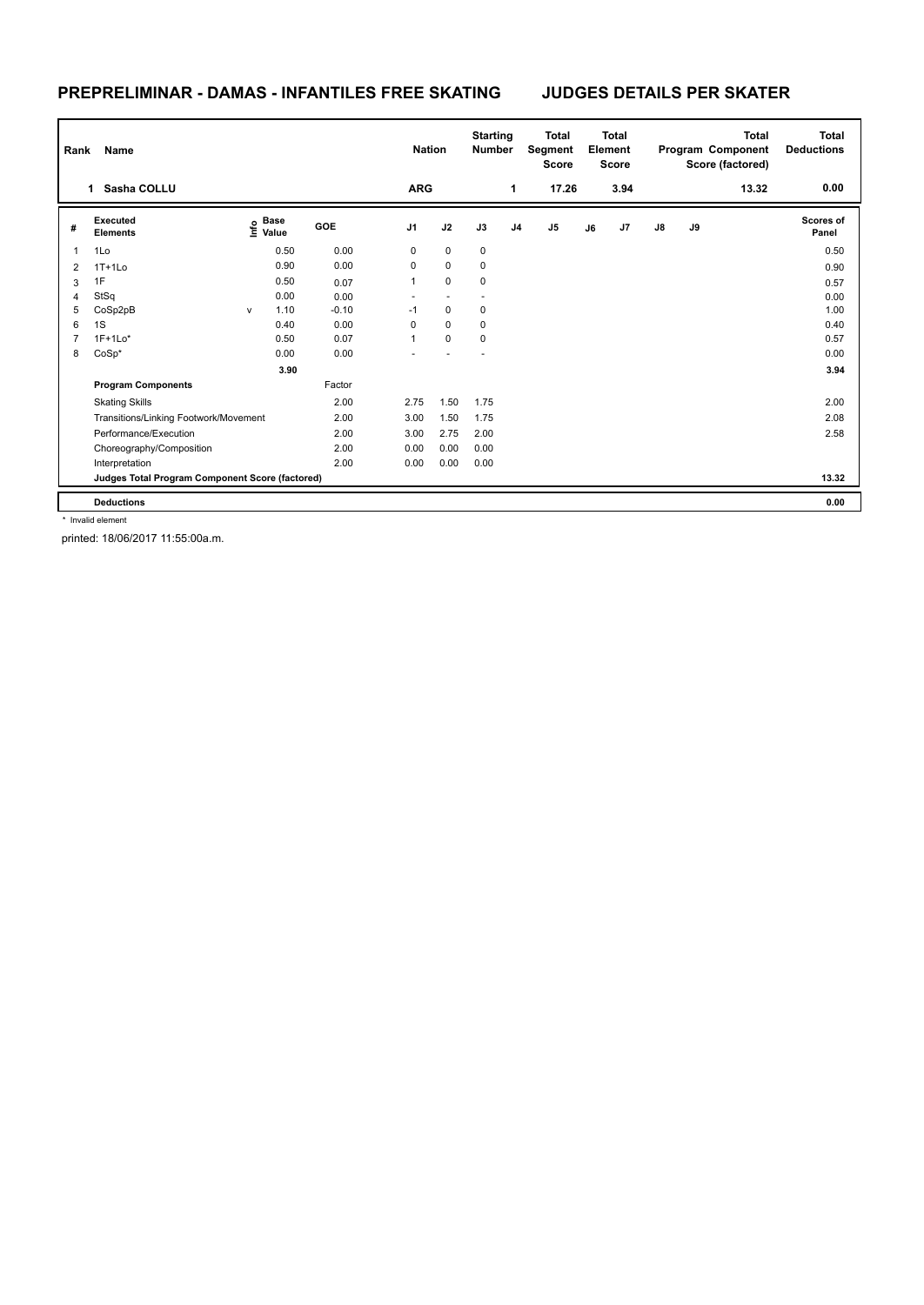### **PREPRELIMINAR - DAMAS - MENORES FREE SKATING JUDGES DETAILS PER SKATER**

| Rank | Name                                            |                                  |         | <b>Nation</b>  |             | <b>Starting</b><br><b>Number</b> |                | <b>Total</b><br>Segment<br><b>Score</b> |    | <b>Total</b><br>Element<br><b>Score</b> |               |    | <b>Total</b><br>Program Component<br>Score (factored) | Total<br><b>Deductions</b> |
|------|-------------------------------------------------|----------------------------------|---------|----------------|-------------|----------------------------------|----------------|-----------------------------------------|----|-----------------------------------------|---------------|----|-------------------------------------------------------|----------------------------|
|      | <b>Victoria VILA</b><br>1.                      |                                  |         | <b>ARG</b>     |             |                                  | $\mathbf{1}$   | 20.90                                   |    | 5.74                                    |               |    | 15.16                                                 | 0.00                       |
| #    | Executed<br><b>Elements</b>                     | <b>Base</b><br>e Base<br>⊆ Value | GOE     | J <sub>1</sub> | J2          | J3                               | J <sub>4</sub> | J5                                      | J6 | J7                                      | $\mathsf{J}8$ | J9 |                                                       | <b>Scores of</b><br>Panel  |
| 1    | 1A<                                             | 0.80                             | $-0.33$ | $-2$           | $-1$        | $-2$                             |                |                                         |    |                                         |               |    |                                                       | 0.47                       |
| 2    | SSp1                                            | 1.30                             | 0.00    | 0              | $\mathbf 0$ | $\mathbf 0$                      |                |                                         |    |                                         |               |    |                                                       | 1.30                       |
| 3    | $1F+1T$                                         | 0.90                             | 0.00    | 0              | $\mathbf 0$ | $\mathbf 0$                      |                |                                         |    |                                         |               |    |                                                       | 0.90                       |
| 4    | SSpB                                            | 1.10                             | 0.00    | 0              | $\mathbf 0$ | $\mathbf 0$                      |                |                                         |    |                                         |               |    |                                                       | 1.10                       |
| 5    | $1Lz+1T$                                        | 1.00                             | $-0.10$ | $-1$           | $-1$        | $-1$                             |                |                                         |    |                                         |               |    |                                                       | 0.90                       |
| 6    | 1Lo                                             | 0.50                             | 0.00    | $\mathbf 0$    | $\mathbf 0$ | $\mathbf 0$                      |                |                                         |    |                                         |               |    |                                                       | 0.50                       |
| 7    | StSq                                            | 0.00                             | 0.00    | ٠.             | $\sim$      | $\overline{\phantom{a}}$         |                |                                         |    |                                         |               |    |                                                       | 0.00                       |
| 8    | 1F                                              | 0.50                             | 0.07    | 0              | $\mathbf 0$ | $\mathbf{1}$                     |                |                                         |    |                                         |               |    |                                                       | 0.57                       |
|      |                                                 | 6.10                             |         |                |             |                                  |                |                                         |    |                                         |               |    |                                                       | 5.74                       |
|      | <b>Program Components</b>                       |                                  | Factor  |                |             |                                  |                |                                         |    |                                         |               |    |                                                       |                            |
|      | <b>Skating Skills</b>                           |                                  | 2.00    | 2.50           | 1.50        | 2.25                             |                |                                         |    |                                         |               |    |                                                       | 2.08                       |
|      | Transitions/Linking Footwork/Movement           |                                  | 2.00    | 3.00           | 1.50        | 3.00                             |                |                                         |    |                                         |               |    |                                                       | 2.50                       |
|      | Performance/Execution                           |                                  | 2.00    | 3.00           | 2.75        | 3.25                             |                |                                         |    |                                         |               |    |                                                       | 3.00                       |
|      | Choreography/Composition                        |                                  | 2.00    | 0.00           | 0.00        | 0.00                             |                |                                         |    |                                         |               |    |                                                       |                            |
|      | Interpretation                                  |                                  | 2.00    | 0.00           | 0.00        | 0.00                             |                |                                         |    |                                         |               |    |                                                       |                            |
|      | Judges Total Program Component Score (factored) |                                  |         |                |             |                                  |                |                                         |    |                                         |               |    |                                                       | 15.16                      |
|      | <b>Deductions</b>                               |                                  |         |                |             |                                  |                |                                         |    |                                         |               |    |                                                       | 0.00                       |

< Under-rotated jump

printed: 18/06/2017 11:56:59a.m.